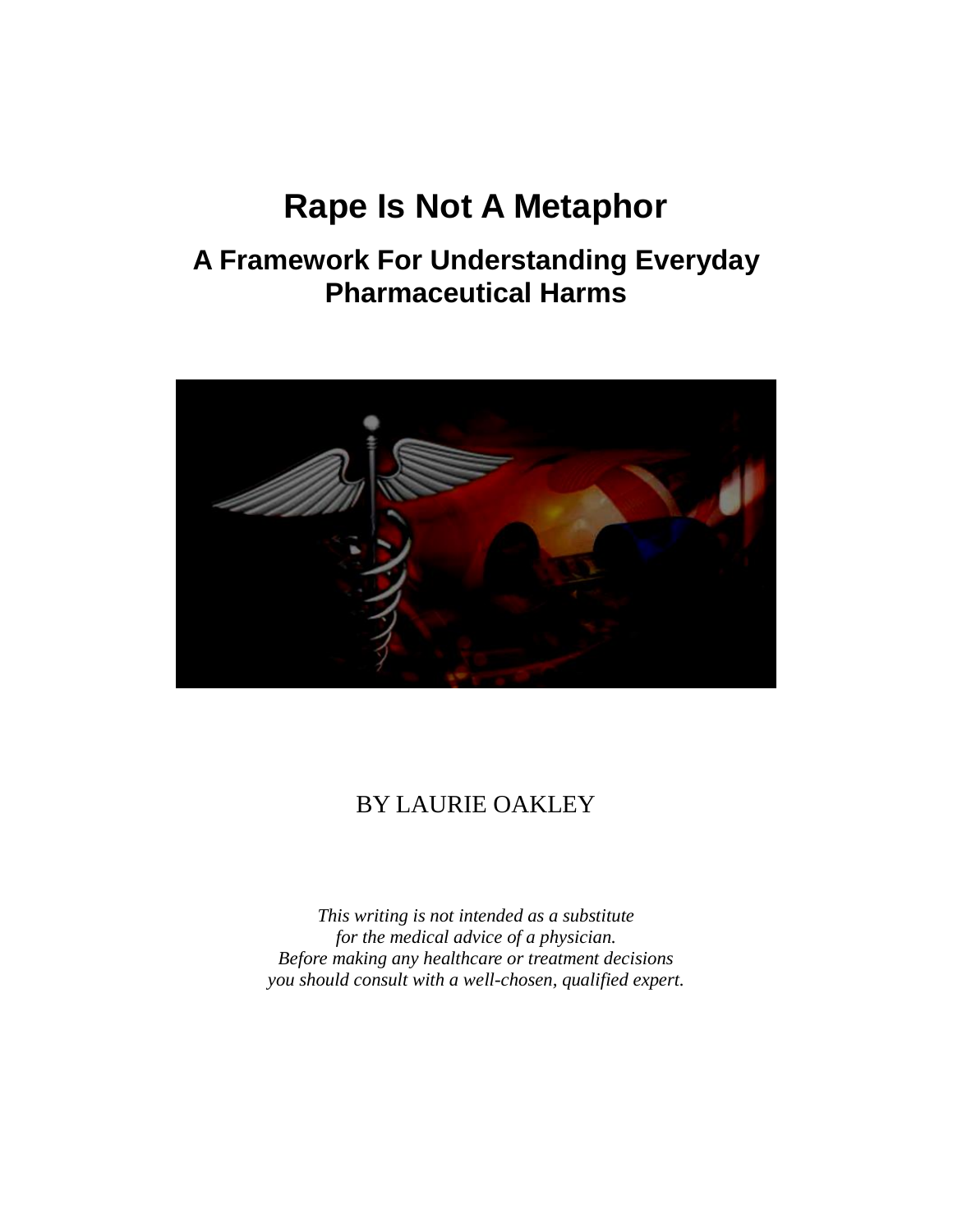# **Table of Contents**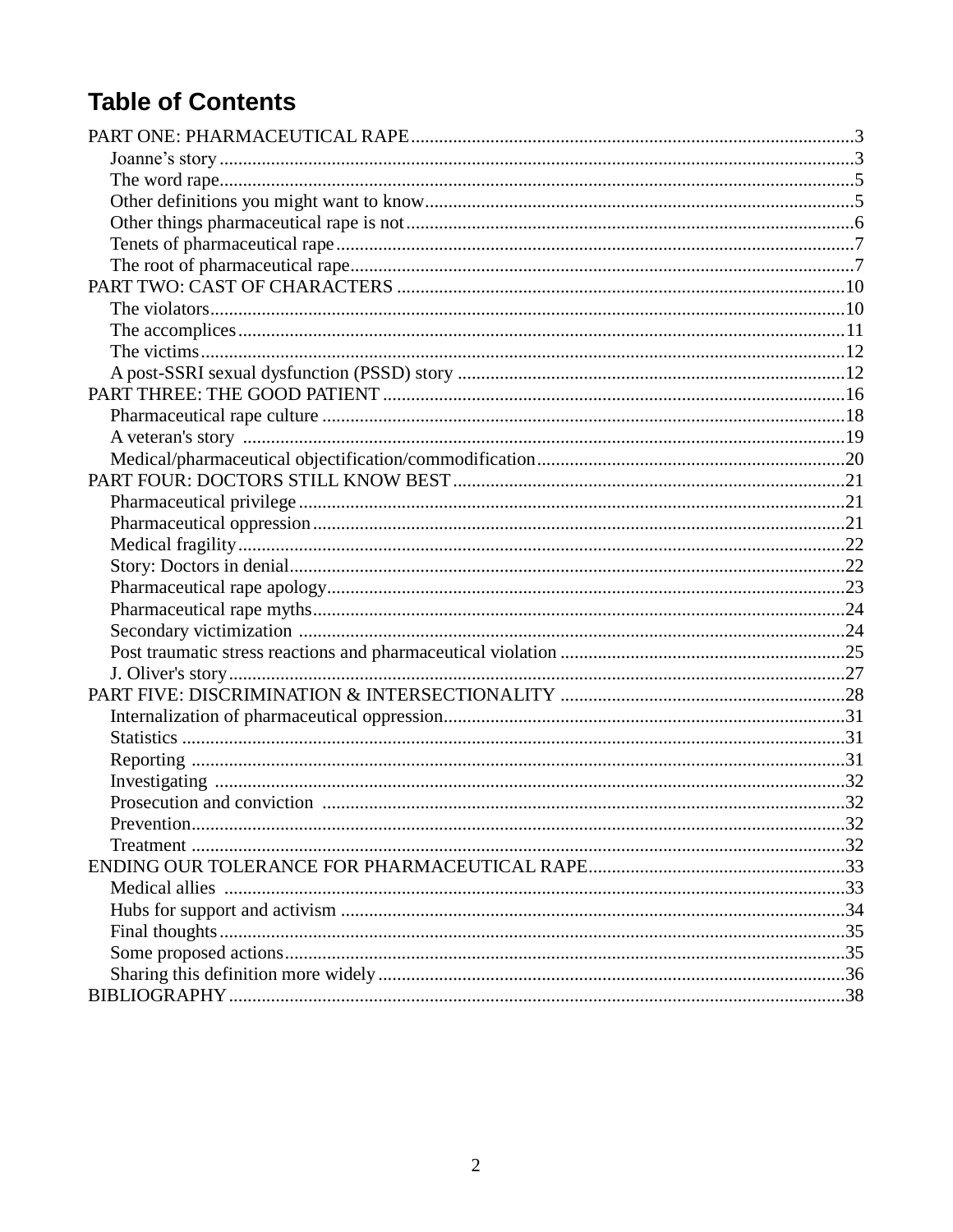#### **PART ONE: PHARMACEUTICAL RAPE**



**PHARMACEUTICAL RAPE** is a relatively new phenomenon. It is a culturally invisible harm outside the domains of public, medical, and political discourse. However this type of violation is commonplace and stories of these harms are especially visible on internet forums. This new definition is meant to challenge the current, widely accepted societal assumptions about pharmaceutical harms, their pre-valence, causes and consequences. It provides an alternative framework for defining and interpreting serious adverse events that are prevalent in society and rooted in corporate pharmaceutical behavior. Through this definition it is hoped that pharma-ceutical violence will begin to be publicly recognized as the serious public health problem that it is.

Pharmaceutical rape stems from the collective decisions of powerful individuals within an industry-government-medical trade alliance. It is an abhorrent offense that results in an invasive violation of bodily autonomy for the victim. A pharmaceutical product is introduced into one's body that causes harm - something one did not consent to -- something that one had a legal right to more information about so that a different choice could have been made. Most often, it involves trusting and having that trust violated.

#### *Joanne's story*

In April 2011, I was prescribed Cipro (ciprofloxacin) for an uncomplicated, routine urinary tract infection. After only 6 days of 250mg twice daily, I was suddenly hit with a host of symptoms. Within two hours I went from being a healthy, 49-year-old to someone mutilated from head to toe, fighting for my life. My life has changed irreversibly. I have medical documentation of partial paralysis, head to toe tendon damage, hearing loss, heart murmur, kidney and liver damage, erythema multiforme, extreme food allergies.

I was initially told that these symptoms, especially appearing collectively, was "rare." While this did little to help me, at least I thought I was just unlucky. Imagine my horror when I found that, even using conservative numbers, hundreds of people are poisoned from fluoroquinolones each year with the same devastating result I endure. Not only are there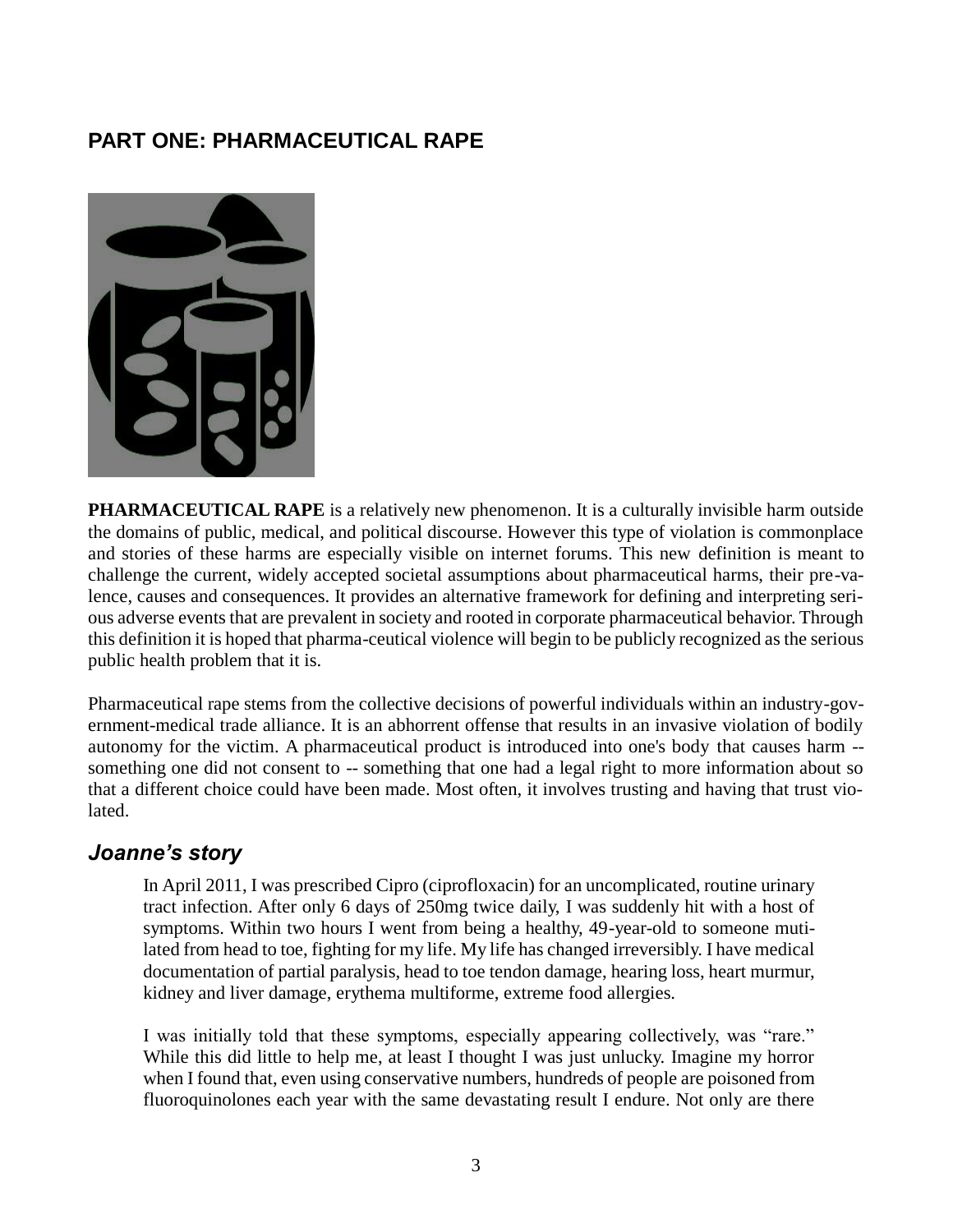countless scores of facebook, YouTube, and blogs on the internet from people with crippling stories almost exactly like mine, there are many people I have met within just my local area that are suffering in this same way. There is ample documentation to show that the FDA knows that these effects appear syndromically. The FDA knows the devastation caused by fluoroquinolones. Yet, the FDA allows these "medications" to be used in a flippantly casual manner by unknowing doctors with only a black box warning of possible tendon damage. Possible tendon damage implies a bad case of tennis elbow or, at worst, a rupture of the Achilles tendon. Nothing can explain my terror at suddenly having every tendon in my body as fragile as wet tissue paper. Nothing can explain the heartache of having to be fed like a baby by my eight-year-old child or being unable to use the bathroom without the assistance of others. Although I have made improvements in the last seven months, my chance of complete recovery, based upon expert information, is almost nonexistent.

MedWatch, as it currently stands, does not work as an accurate reporting system. It requires doctors to report on their own errors. If physicians recognized the error, it is doubtful they would have made it in the first place. My PCP is a conscientious physician but just did not have enough information on the effects of fluoroquinolones. He reported to MedWatch that I was "recovered" only about 10 weeks out from the onset of my initial symptoms because I was no longer using a wheelchair full-time. He simply could not believe that the plethora of symptoms I suddenly had could be caused by a drug. I have to agree that it is completely unbelievable that anything so dangerous would be out on the market.

The subsequent specialists I now see: cardiologist, nephrologist, endocrinologist, immunologist, orthopedist, GI specialist, neurologist, physical therapist, etc., feel they cannot report my symptoms to MedWatch because I was not under their care at the time of the poisoning and, so, cannot confirm the cause and effect.

There is no established first-aid protocol for those poisoned by fluoroquinolones. We called the Poison Control Center. They confirmed that the effects I was experiencing were caused by Cipro but when we asked what to do they said, "Well, if you rupture, go to the emergency room." This was not helpful. My doctor also prescribed NSAIDS. Not only should physicians be informed that NSAIDS and steroids are contraindicated, there should be an intervention that includes the immediate administration of antacids or something to bind the remaining fluoroquinolone in an attempt to reduce damage.

—Rxisk. September 7, 2012

The driving causes of pharmaceutical rape are drug industry influence in the medical setting and the commodification of healthcare. Because this type of violence does occur, it constitutes a social problem that must become an accepted fact to be addressed within wider society.

#### *The word rape*

Pharmaceutical rape is not a metaphor for sexual rape\*. It is a life-altering violation with parallels to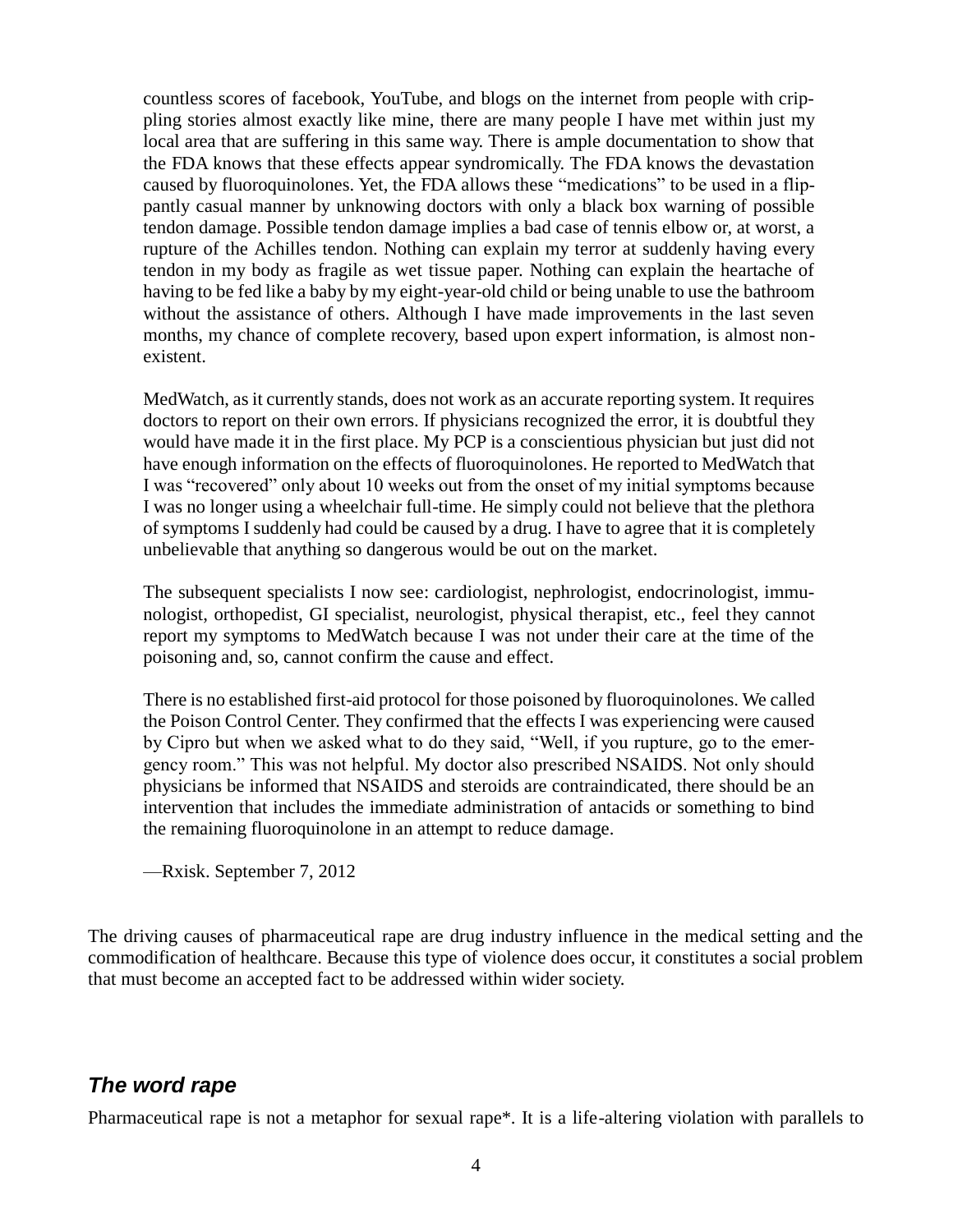child sexual abuse and rape. This writing borrows from a wide range of activism literature including feminist definitions of child sexual abuse and rape. It should serve to raise awareness for both issues.

For some, the use of the word rape in this context is offensive. I have been told that it trivializes "real" rape and retraumatizes survivors. Speaking only for myself as a survivor, I don't agree.

If you are not comfortable with this usage and yet think these definitions apply, feel free to use whatever words work for you. If you decide to use the word, please note that there is a radical type of social justice warrior who will likely challenge (i.e. bully) you on this.

> *"I have decided to stick with Love. Hate is too great a burden to bear." —Martin Luther King Jr.*

I would suggest taking the high road:

- 1. Don't be like them. This type of activist seeks not to understand but to dominate. They often "call out" others whom they choose to be offended by before considering who the person is or where they might be coming from. One thing you will never see this type of social justice warrior do is ask a question. Asking for clarification might lead to a better understanding and that would ruin all the fun.
	- 2. Be like them. This type of activist demands to be heard. When the subject is a particular form of oppression that you haven't experienced, it's your job to shut up and listen. While I don't advocate being unkind, I believe these activists are onto something. When the subject is your pharmaceutical reality and one of them starts getting nasty (perhaps demanding you not use the word rape), tolerate none of their nonsense. Call them out for derailing your thread and keep the focus on pharmaceutical rape.

[\*As a survivor of multiple traumas, including child sexual abuse/rape, I have found it essential to discover and use precise words to both name and make sense of my experiences. My choice to use the word rape to describe pharmaceutical violation comes not from a misunderstanding of the gravity of sexual assault, but from my understanding of it as an abuse of power that takes one by surprise, leaving confusion and destruction in its wake. It is my hope that this new definition can be approached with an open mind and that survivors of all abuses, regardless of what type, will extend the use of full vocabulary to fellow survivors.]

#### *Other definitions you might want to know*

**Word/tone police** - One popular Urban Dictionary definition reads: tone police are people who focus on (and critique) how something is said, ignoring whether or not it is true. They will discard a true statement simply because they don't like how it is presented. People who word/tone police take issue with the speech of others instead of hearing the message. They do not respect a person's right to choose their own words and tone when expressing outrage for injustice they have experienced.

**Dog pile** - Also from Urban Dictionary: a disagreement on an internet message board wherein one person says something [that is unpopular] and a large number of people comment in response to tell the person how wrong and/or horrible they are, and continue to disparage the original commenter beyond any reasonable time limit. People who contribute to a dog pile are usually reacting and therefore not listening. Their only concern is shutting up the person who triggered their reaction.

These kinds of behaviors have been used against the term pharmaceutical rape by people who either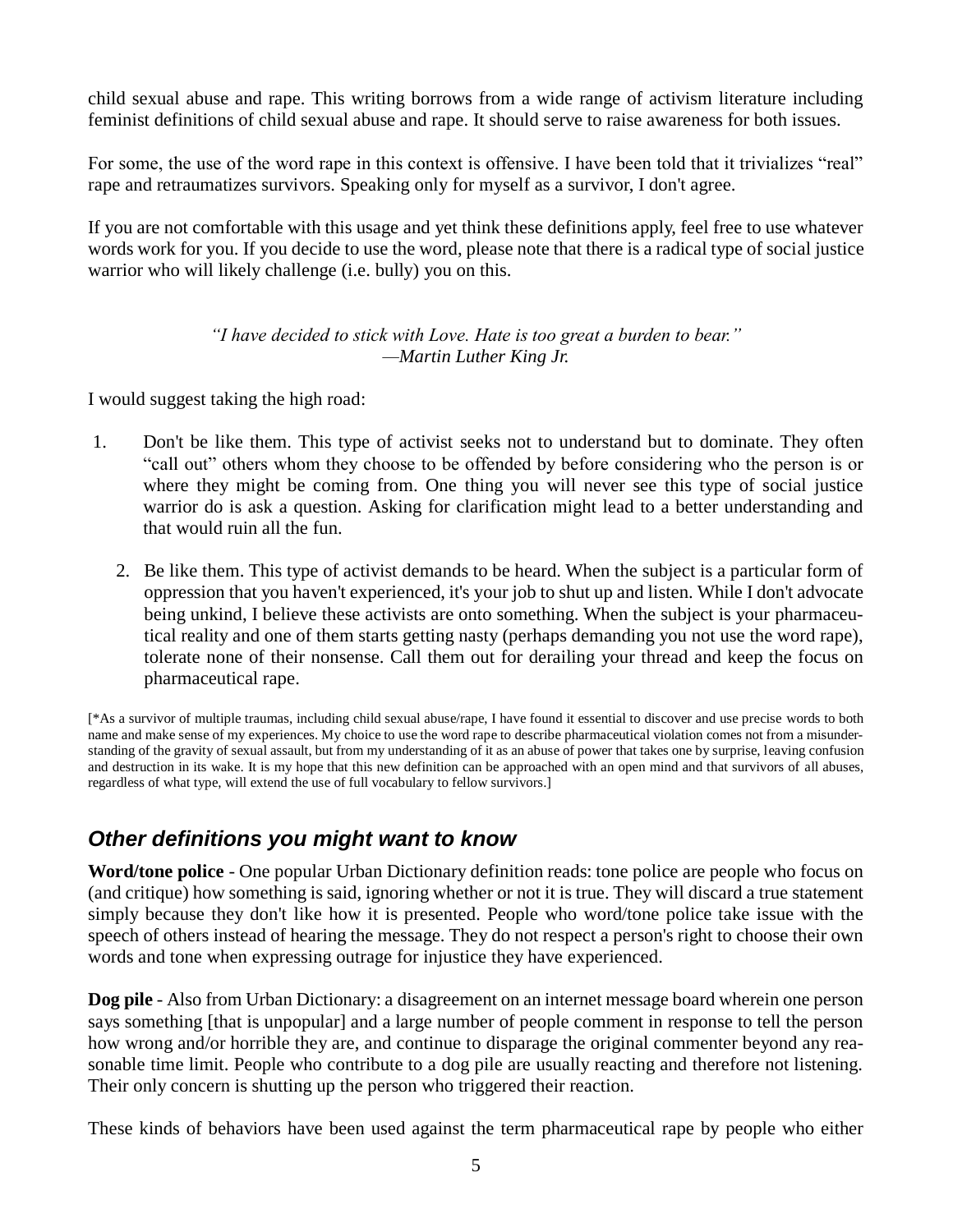subscribe to a social justice dogma that prevents them from thinking critically, or who do not yet understand the seriousness of the current pharmaceutical reality. Fortunately or unfortunately, there are few things that exemplify a pharmaceutical rape culture more clearly, as well as our need to address it, than the knee-jerk reactions of these individuals.

#### *Other things pharmaceutical rape is not*

**Involuntary treatment** - Also referred to as forced drugging, this is: medical treatment undertaken without a person's consent. In almost all cases, involuntary treatment refers to psychiatric treatment administered despite an individual's objections. While forced drugging is considered a serious violation in its own right and often involves the use of pharmaceutical products that can cause life-altering harms, involuntary treatment in and of itself is not what is meant by this definition of pharmaceutical rape.

**Recognized side-effects** - A side-effect is described as: a secondary, typically undesirable effect of a drug or medical treatment. Recognized side-effects are acknowledged drug reactions that are included on medication warning labels. Some harms are going to occur even when risks are disclosed and precautions are taken. Pharmaceutical assault involves drug risks and reactions that patients have not been sufficently warned about. Many of these risks have gone intentionally unacknowledged, whether through bias in scientific research or failure to conduct follow-up studies, as well as failure to take anecdotal evidence seriously.

**Medication error** – A medication error is described as: any preventable event that may cause or lead to inappropriate medication use or patient harm while the medication is in the control of the health care professional, patient, or consumer. Such events may be related to professional practice, healthcare products, procedures, and systems including: prescribing, order communication, product labeling, packaging and nomenclature, compounding, dispensing, distribution, administration, education, monitoring, and use. Medication errors happen when things go wrong. Pharmaceutical violence results from intentional and systemic modes of operation within the drug industry and healthcare systems, as well as within academic, regulatory, and governmental institutions.

**Medical malpractice** – The definition of medical malpractice is: any act or omission by a physician during treatment of a patient that deviates from accepted norms of practice in the medical community and causes an injury to the patient. While medical malpractice is considered professional negligence, or conduct that falls short of accepted medical standards, pharmaceutical violations always occur within the common, accepted standards of medical practice.

## *Tenets of pharmaceutical rape*

Full, informed consent is paramount. If any information for a pharmaceutical product is withheld, omitted, faulty, or misleading, full, informed consent is not possible. The lack of awareness of the full range of hazards about a drug should never obscure a basic acceptance that all drugs are poisons. Where adverse events are occurring and yet fail to become the subject of further attention or scientific study, this is pharmaceutical rape.

No pharmaceutical (including vaccines) is completely safe for everyone in all circumstances. Many have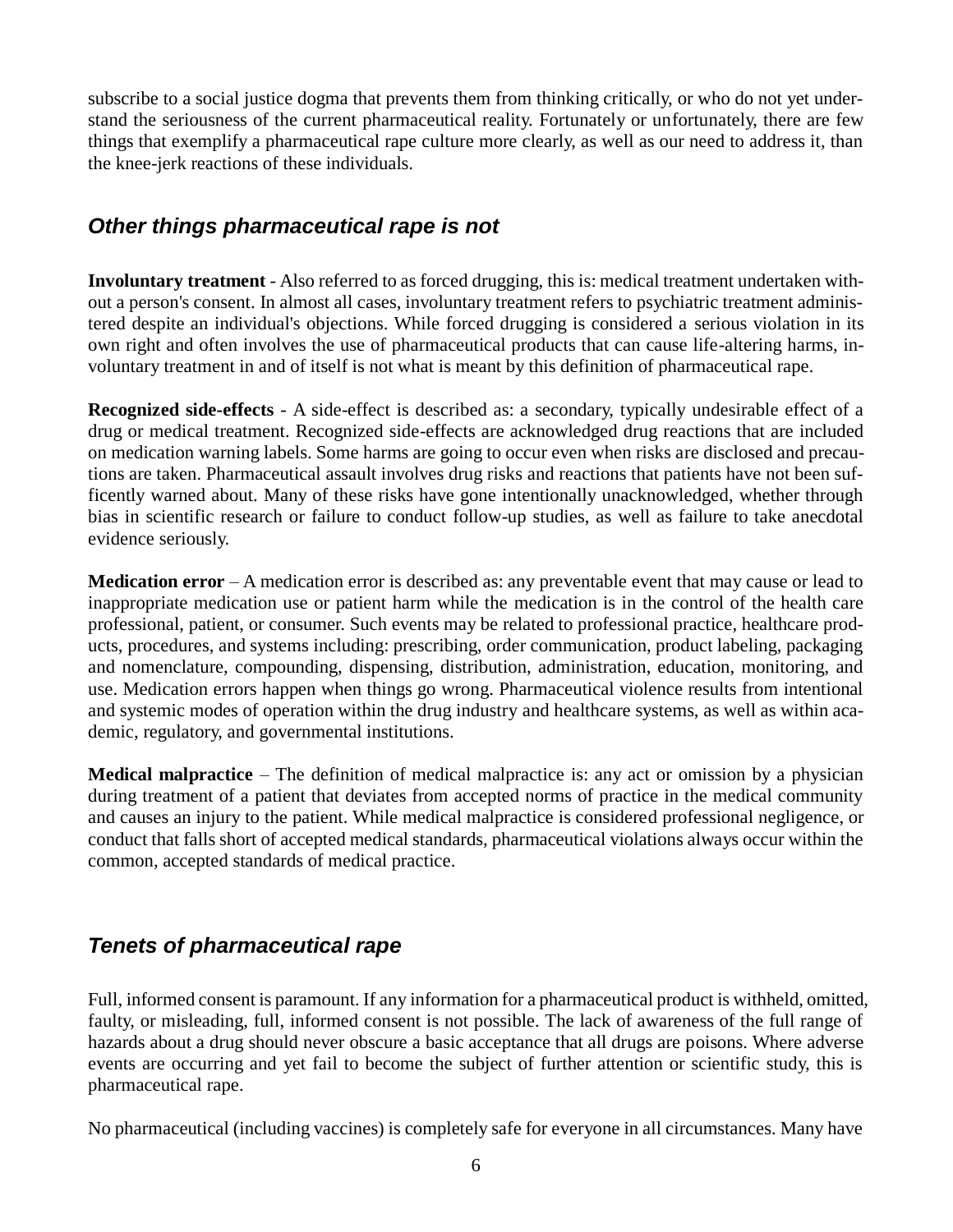more dangers than are acknowledged. In the current climate, it is difficult if not impossible to judge whether or not full information for a product is being made available. Whenever a pharmaceutical treatment is offered, available alternatives must also be discussed.

Without judicious prescribing and adequate information, any patient can become a pharmaceutical rape victim. There are as many types of pharmaceutical violation as there are pharmaceutical products for which information has been withheld, omitted, or is faulty and/or misleading.

#### *The root of pharmaceutical rape*

The production and promotion of commercial products that have undisclosed/unacknowledged adverse outcomes for which complete scientific data has been withheld and/or kept unavailable for independent analysis. It is the continued promotion/prescribing of products irregardless of potential/unknown harms for which no follow-up studies are initiated or undertaken to confirm or rule out risks. It is the caviler prescribing of medications while ignoring or downplaying known risks.

In 2014, writing for Daily Kos, Lynn Vogel noted the lack of any meaningful response by medical authorities to the polypharmaceutically induced death of four-year-old Rebecca Riley:

"Psychiatrist Dr. Kayoko Kifuji of Tufts-New England Medical Center had prescribed 4 year old Rebecca Riley psychotropic drugs for more than a year prior to the child's druginduced death in December 2006.

"CBS News reported that Dr. Kifuji had authorized a prescription regimen of ten medications per day for her patient's symptoms.

"Rebecca Riley's death prompted national attention because her parents were charged and convicted of murder. Dr. Kayoko Kifuji continues to practice medicine.

"There has been no meaningful introspection on the part of the medical community regarding these polypharmaceutical practices and the FDA has not intervened. Enter ADHD on the computer and one will find numerous practitioners promising quick diagnosis and treatment.

"At the time of the 60 Minutes Rebecca Riley broadcast, one million children were receiving psychotropic drugs, today the figure is 6 million according to The New York Times. The number of deaths and impairments caused by these commonly-prescribed childhood drug cocktails are not dutifully tracked.

"Some of the medications attributed to Rebecca's death were Depakote /750 mg, Seroquel /200 mg, and Clonidine /.35 mg. PhRMA members have repositioned these epileptic, depression, and hypertension control substances to treat ADHD and Bipolar disorders. These recycled drugs are not approved by the FDA for use in children under the age of six."

— Daily Kos. Apr 29, 2014.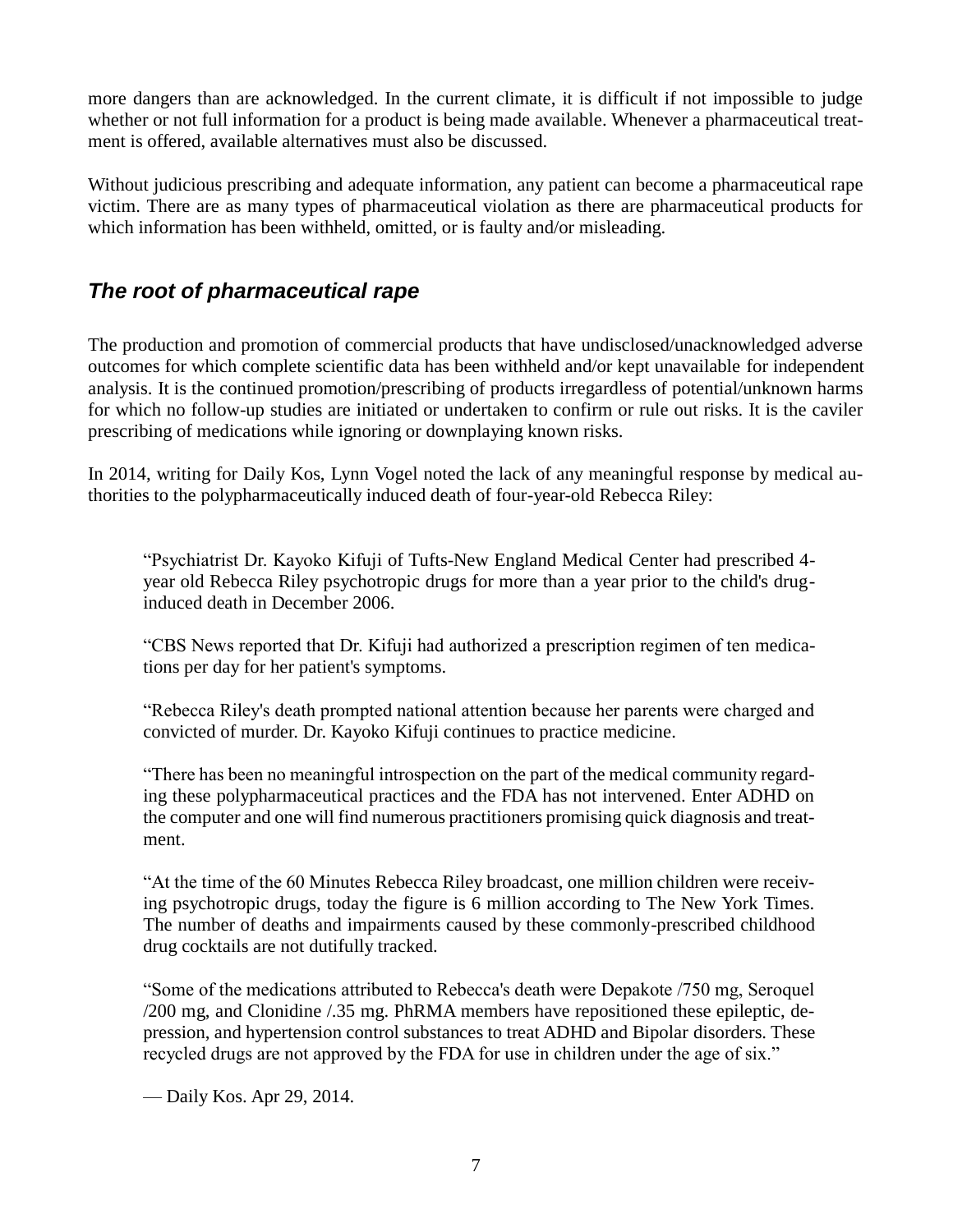**TO SIMPLY CONSIDER** the concept, pharmaceutical rape, (and the fact that it goes so widely unnoticed, not to mention unprosecuted), is to take instruction in the power relationship between the multibillion-dollar pharmaceutical corporations and the individuals for whom their products are targeted.

Pharmaceutical rape involves the reckless behavior of industry decision makers (and those who collude with them) that results in bodily damage to individual persons. It results from aggressive corporate decisions as well as drug company dominance in governments, regulatory agencies, academic institutions, medical journals, the psychiatric establishment, medical and mental health care systems, front groups, and the media. Because pharmaceutical rape can be so physically and psychologically destructive to its individual victims, it is a type of violence as opposed to being merely an effect of fraud for financial reward.

In 2006, Rebecca Riley's death brought widespread attention to the the emerging practice of the prescribing of powerful antipsychotics to toddlers who were being newly diagnosed with mental illness. These and other drugs that were being used off-label had never been tested in children. A report in the The Boston Globe, illustrated how "key opinion leaders" are rewarded by the pharmaceutical establishment to make this happen:

"Psychiatrists used to regard bipolar disorder as a disease that begins in young adulthood, but now some diagnose it in children scarcely out of diapers, treating them with powerful antipsychotic medications based on [Joseph] Biederman's work.

"'We need to treat these children. They are in a desperate state,' Biederman said in an interview, producing a video clip of a tearful mother describing the way her preschool daughter assaulted her before the child began treatment for bipolar disorder. The chief of pediatric psychopharmacology at Mass. General, he compares his work to scientific breakthroughs of the past such as the first vaccinations against disease[...]

"Part of the criticism of Biederman speaks to a deeper issue in psychiatry: the extensive financial ties between the drug industry and researchers. Biederman has received research funding from 15 drug companies and serves as a paid speaker or adviser to seven of them, including Eli Lilly & Co. and Janssen Pharmaceuticals, which make the multi billion-dollar antipsychotic drugs Zyprexa and Risperdal, respectively. Though not much money was earmarked for bipolar research, critics say the resources help him advance his aggressive drug treatment philosophy."

—The Boston Globe. June 17, 2007.

While Joseph Biederman may have faced some criticism after the pharmaceutical rape of Rebecca Riley, this kind of prescribing only escalated. Four years later, Forbes Magazine would report how the pharmaceutical industry responded to her death:

"It is not illegal for a doctor to prescribe a drug off-label, that is, for a non-FDA-approved use, but a drug marketer cannot lawfully encourage a doctor to do so. The profits in psychoactive drugs, however, make it tempting to flout the law. In the past four years, Astra-Zeneca, Pfizer, Eli Lilly, Bristol-Meyers Squibb, and Forest Labs have all settled federal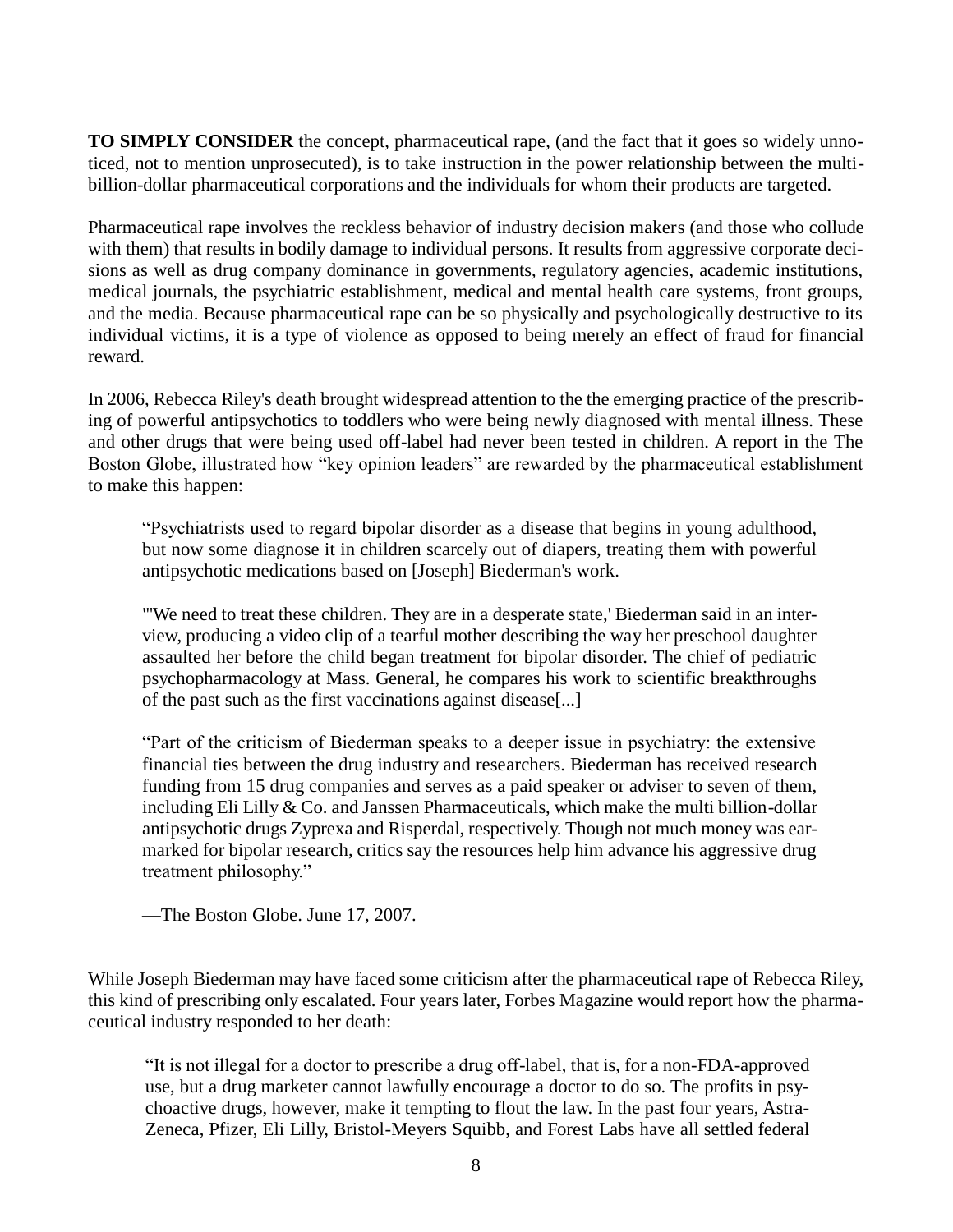charges of marketing psychoactive drugs off-label, at a cost running into hundreds of millions."

—Forbes. June 30, 2011

# **PART TWO: CAST OF CHARACTERS**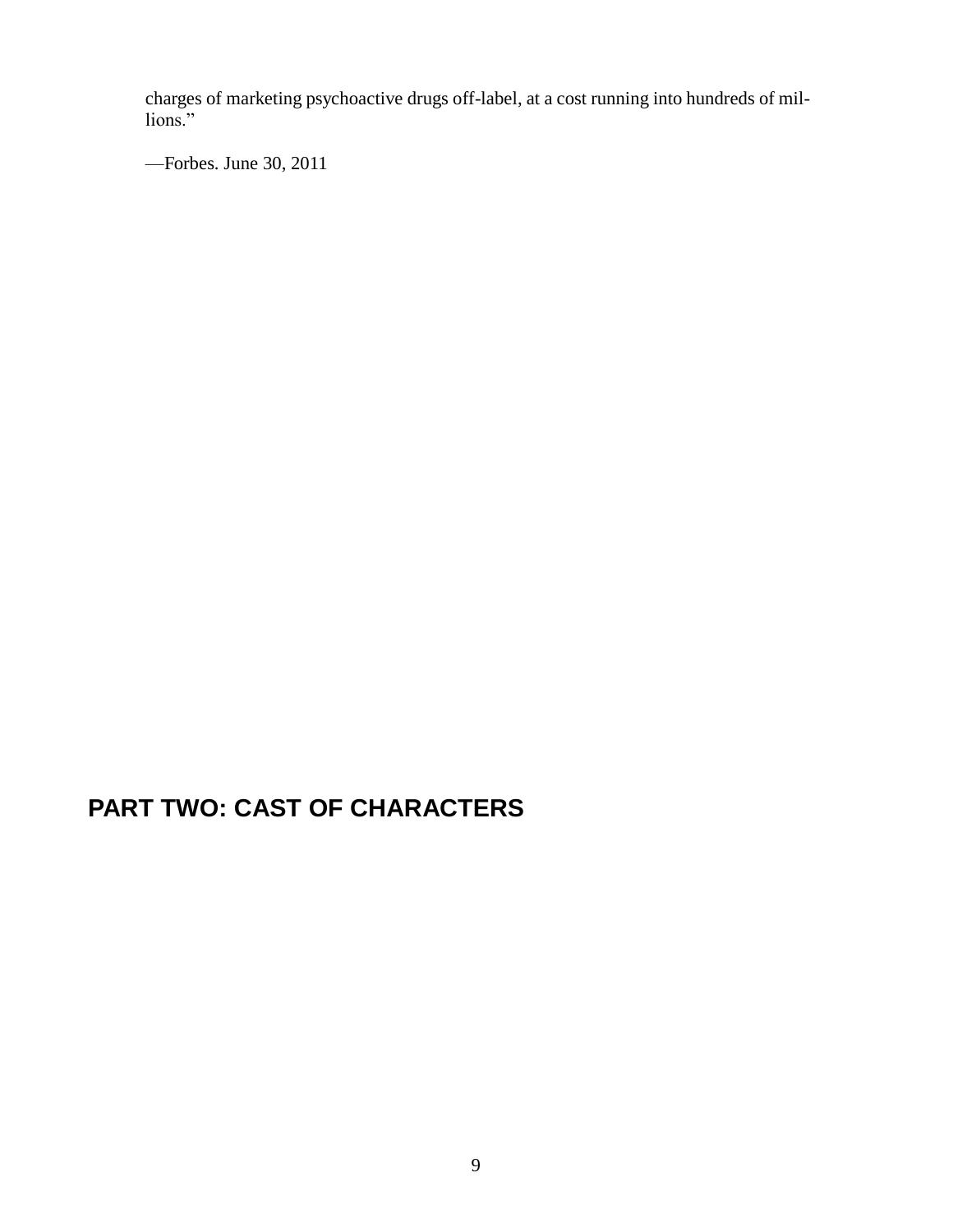

**WHEN IT COMES** to pharmaceutical rape, it is no simple task to determine just who the "rapists" are (or to determine the safety or lack of safety of the treatments that they promote), but we are certain that the behavior exists, and that decisions are being made with no regard for the lives that are damaged and/or ended by the reckless promotion of pharmaceutical products. This type of industry behavior, and the behavior of all who are in collusion with it, makes it clear that the untold suffering of millions is not too great a price to be paid for the satisfaction these individuals get from their advancing prestige and monetary gain.

#### *The violators*

(Knowingly) – Corporate and governmental decision makers involved in the processes of production, approval, and marketing of said products; academic researchers involved in the study of said products while receiving industry funding; those psychiatrists, medical doctors or other professionals receiving financial compensation for lending their names to ghostwritten articles and other misleading materials about said products. (Key opinion leaders).

In the case of pharmaceutical rape, the "DNA" or proof that links industry behavior to individual injury is often found in a company's internal documents. For example, e-mails and memos from the makers of the blood thinner, Pradaxa (dabigatran), showed they had both knowledge of Pradaxa's dangers and financial incentive to let the drug onto the market without issuing any warning:

"Employees of Boehringer Ingelheim, the German drug maker, continued to express concern over whether sales of their blood thinner, Pradaxa, could be harmed if the public learned that some patients might need regular testing for safety reasons, according to new documents unsealed by a federal judge in Illinois on Thursday.

"The documents, which include a series of internal emails and memos, add to a trove of court records that were made public last week by Chief Judge David R. Herndon, of the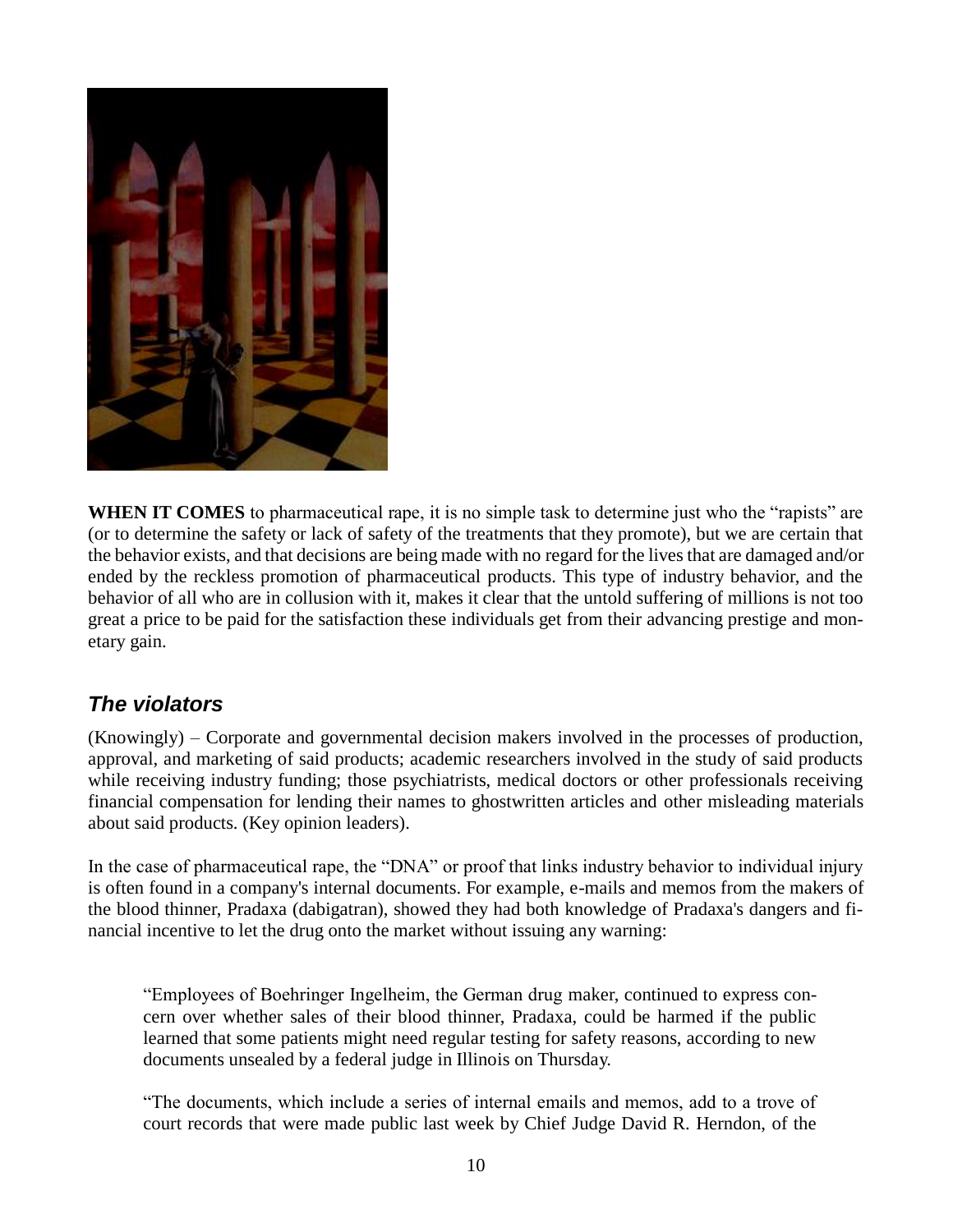United States District Court in East St. Louis, who is overseeing thousands of lawsuits filed by patients and their families, who say that Boehringer Ingelheim failed to properly warn them about the risks of taking Pradaxa.

"Since its approval in 2010, the drug, which can cause fatal bleeding, has brought in more than \$2 billion in sales in the United States, according to the research firm IMS Health. It has been prescribed to 850,000 patients, but has also been linked to more than 1,000 deaths."

—The New York Times. Feb. 7, 2014

#### *The accomplices*

(Unwitting, assumed unknowingly) – Shareholders, government officials, the psychiatric establishment, persons in academic institutions, medical journals, medical and mental health care systems, front groups, pharmacists, other prescribers, and the media. In practice, doctors act as accomplices; because many are unaware of the extent to which the drug industry permeates medical education and culture, they are also victims.

Gwen Olsen, author of Confessions of an Rx Drug Pusher, worked as a pharmaceutical drug rep until she figured out that people were being harmed by her participation in this system:

"I was being encouraged to minimize side effects when I talked to doctors. I started to realize that these patients were literally being tortured by the drugs. There is no such thing as a safe drug. I was so disillusioned, as well as angry, when I found out how much deception, how much misinformation was taking place and how I'd been used in that game. I literally was the one on the frontlines. I was harming people unintentionally, but I was responsible. I carry a burden for that now."

—Global Research. March 26, 2015.

When Bruce Levine, a clinical psychologist, recognized that he was a cog the system alongside doctors who prescribed medications in ways that were harmful to children, he began speaking out against it:

"[I] wanted to distance myself from [the mental health profession]. In the 1990s, I used to say, half-seriously, that when kids found out what had been done to them – including shrinks' pathologizing and drugging their reasonable rebellion – these kids, when they

grew up, would go after mental health professionals, and I was hoping that by speaking out that they would spare me. I was only half-joking."

—Daily Kos. March 4, 2014

Psychiatrist, Mark Ragins, had prescribed the psychotropic medication, Zyprexa, trusting that it was safe. Later he would learn that it caused diabetes in many patients:

"For me the last straw with drug companies was when I found out that they knew about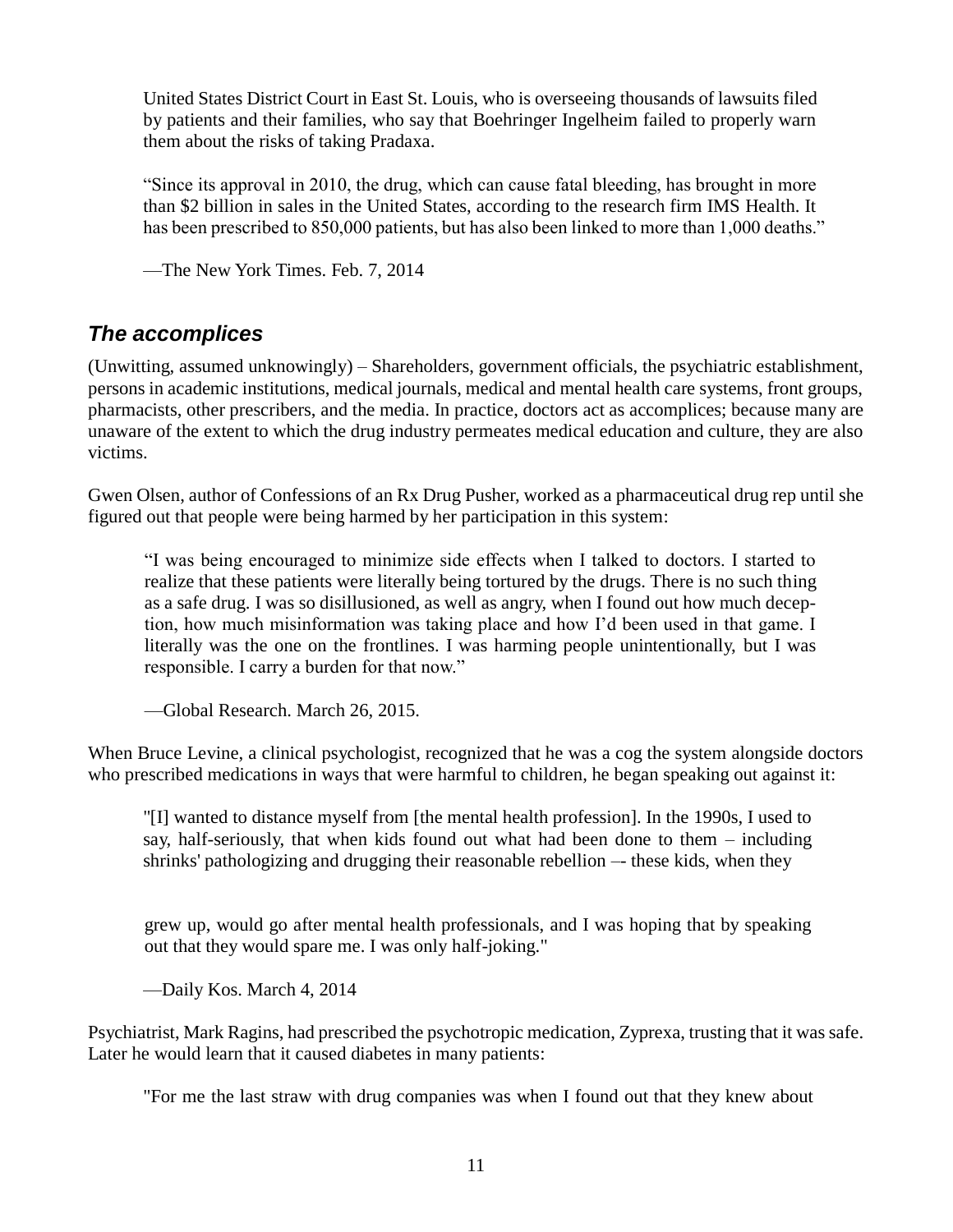diabetes and Zyprexa all along and intentionally hid it from doctors, leading us to put people at risk without knowing it. That felt like a terrible betrayal to me. (though, of course, not in the same league as what the people who got diabetes or even died went through)[...]

Although I'm sure that I've helped many people with medications, the drug companies are extraordinarily dangerous partners[...]"

—Psychology Today. October 10, 2010

## *The victims*

Persons who experience unexpected physical, emotional, mental, and/or psychological adverse effects (immediately or from longer-term use) as a result of being prescribed products where insufficient or misleading information has been given. Parents who unquestioningly follow doctors orders and suffer the trauma of having harmed their children after procuring pharmaceutical treatments. (Also victims are doctors who have been led to prescribe said products without giving full safety information, whether because of drug industry influence or by following accepted prescribing protocols within medical and mental healthcare systems).

## *A post-SSRI sexual dysfunction (PSSD) story*

I first took citalopram (Celexa) in November 2007, at the age of 22. I had quite bad obsessive compulsive disorder (OCD) and because there was a long wait to try cognitive behavioral therapy, I was persuaded to try citalopram to treat my OCD.

Initially it made me feel a bit sick, but the most noticeable thing was it completely abolished my sex drive. I simply stopped thinking about, desiring, or fantasizing about sex in any way. When I had an orgasm, it was nearly pleasure-less, and my penis felt anesthetized.

I only took the drug for 4 weeks, but when I stopped taking it my libido didn't return to anywhere like it was before. After 2 months I became concerned, and asked my GP. He said my low libido and citalopram could not be connected in any way, as I had stopped taking the drug, and my low libido was likely down to low mood/anxiety. I wasn't convinced as I know how low mood or stress can affect my libido, and it is nowhere near as severe, and returns quite quickly when I relax, or my mood lifts. I wasn't too concerned though, and assumed it would just take a few more months to return to normal.

I was then persuaded to take fluvoxamine (Luvox) for at least 3 months, as this is the time it is supposed to take before improving OCD symptoms. I started taking this drug in July 2008, and took it for about 5 months. I stopped after seeing no improvement in my OCD symptoms. I felt fluvoxamine had no effect on my sexual functioning whatsoever, and ironically it is the SSRI that has been reported to cause the least sexual problems, although some people are affected.

I was persuaded again to try citalopram for a longer period of time, and I agreed as I was ignorant to the potential of SSRI's to cause long lasting sexual dysfunction. In December 2008, I took it for about 3 weeks. This time I noticed an even further decrease in libido,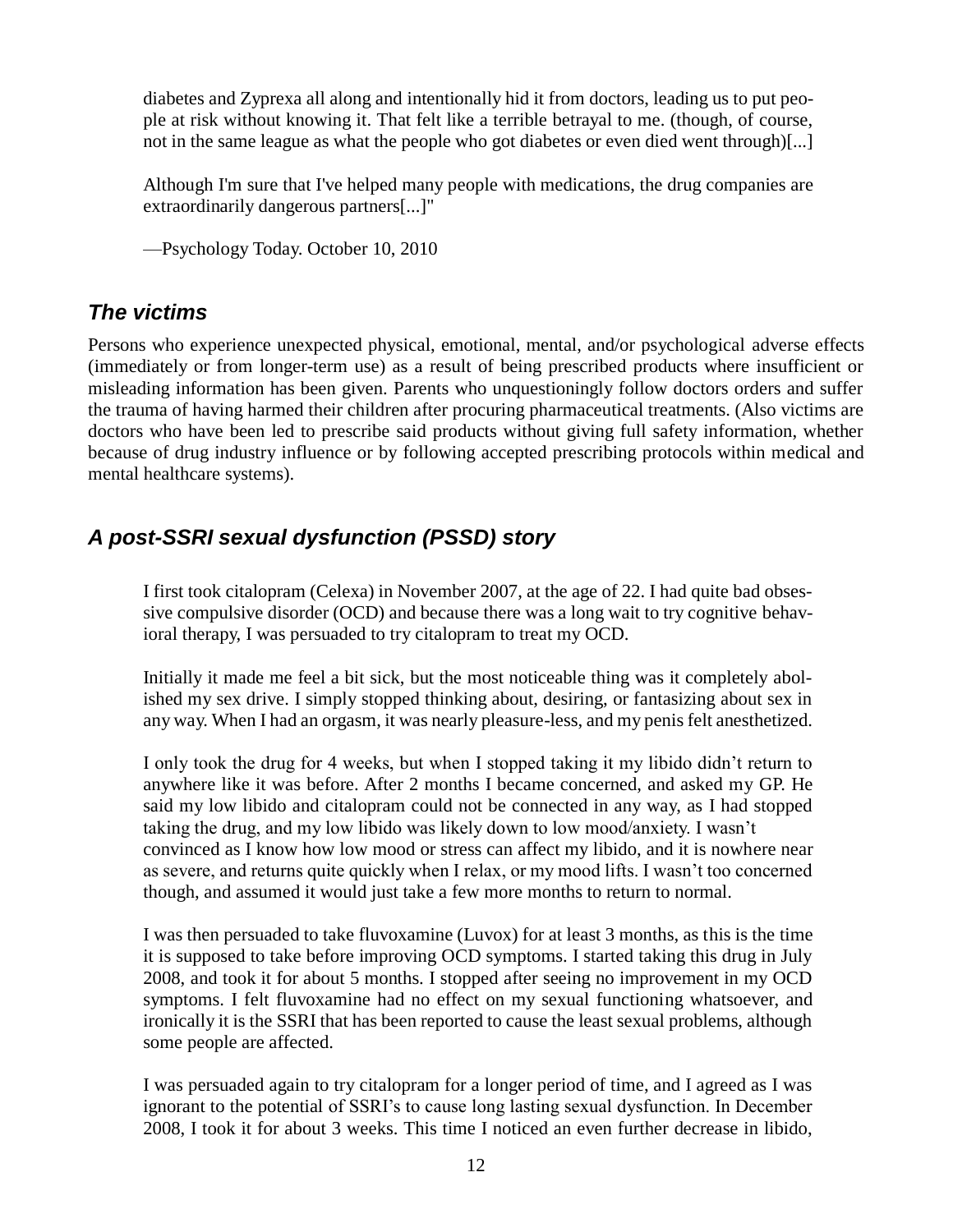and two days after taking it, I developed severe premature ejaculation. I had never experienced premature ejaculation up to this point in my life. After 3 weeks I developed a severe headache, which my GP thought was connected to citalopram, so this is why I stopped taking it.

After a few months of being off all SSRI's, my libido was still non-existent; I still had pleasure-less orgasms, my penis still felt anesthetized, and I had severe premature ejaculation. I started to become more concerned. Puberty had started for me at thirteen, so I have had many years to get to know how my libido works, and how it is affected by my mood or stress levels etc. The sexual dysfunction I experienced since taking citalopram was much more severe, was consistent every day, whatever mood I am in, and started directly upon taking citalopram.

Low mood, stress or OCD had never caused pleasure-less orgasms, severe premature ejaculation, or for my penis to feel anesthetized. All of these symptoms have been known to be caused by SSRIs, including citalopram. So I went to my GP hoping he would see that citalopram was the most likely cause. I explained the situation to him, and he told me there was no way citalopram could have caused my on-going sexual problems, as the drug was not in my system anymore.

He said "you will get better when you decide to get better."

Frustrated, I went to another doctor, this time with literature from credible scientists who had expressed concern that SSRI's could cause persisting sexual dysfunction, even after cessation of their use. She briefly looked at them, suggested my OCD could be the cause of my problems, and said I should never mention this problem to a doctor again. She also told me that as I had a history of mental health problems, it is unlikely that I would be taken seriously.

So I met with the psychiatrist who initially prescribed the citalopram. I sent him some literature I had found on the internet regarding post SSRI sexual dysfunction, as that was what I was now sure I was suffering from. He refused to read the literature, and also stated he felt my sexual problems were down to low mood or OCD. Eventually I insisted

on him reading the literature. He then told me that although PSSD might exist, he couldn't say whether or not I was suffering from it.

I have been to many doctors in the following years, explained to them why I was convinced I was suffering PSSD, and they have all attributed my sexual problems to low mood/ anxiety. My problems have been attributed to almost everything, apart from citalopram.

The only exception was a GP, ex psychiatrist, who told me he had no doubt citalopram was the cause of my on-going sexual dysfunction, and that he had a number of ex patients who had a similar experience to me; ongoing sexual dysfunction long after stopping an SSRI, that he had no doubt was caused by an SSRI. He then told me he couldn't predict if or when I would recover, but that if I did recover, it would take years.

The effect of living with PSSD is devastating. It has destroyed two relationships. Relationships with women end up being like an asexual friendship, with sex being like a pleasure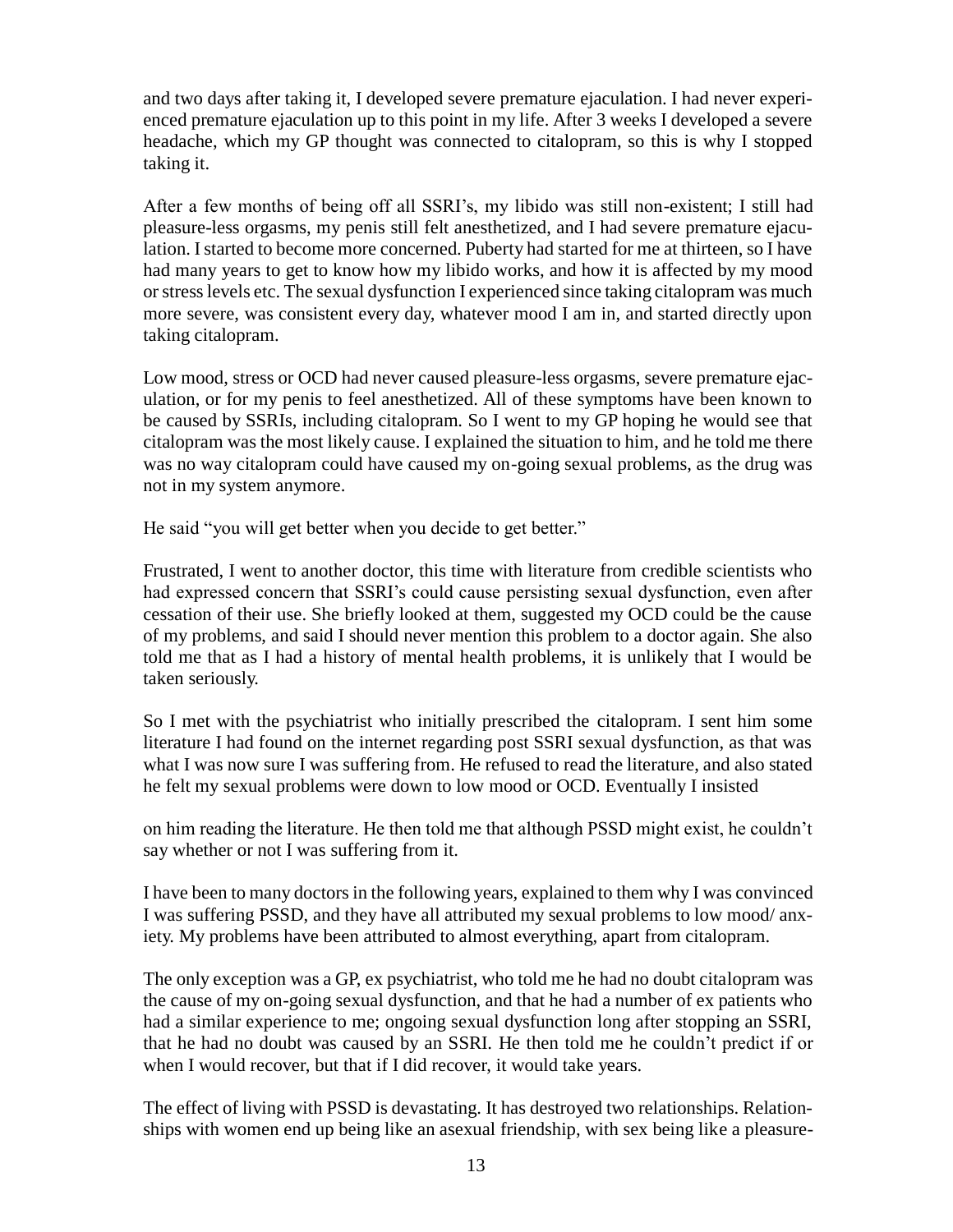less boring chore, with no emotional connection or lust whatsoever. If I don't make a full recovery I don't think I will ever be able to have a "normal" sexual relationship in the future.

This obviously has serious implications for my future. In the years after developing PSSD, I have suffered from a severe depression, as I have been left in a horrible limbo state which has gone on year after year. This is directly linked to PSSD and has resulted in self-harm, a suicide attempt, and I have often contemplated taking my own life.

I feel alienated from my peers, as I can't relate to them  $-$  I can't get excited about girls with them and relationships, etc. I don't like listening to music as much anymore, as nearly all music is about love, sex, and romance in one way or another, and I don't like to be reminded about what I am missing out on. The same applies to certain films and T.V programs.

It is difficult to talk about this problem. When I have talked to people about it I have regretted it. People don't understand, or don't believe you. I have been laughed at even by doctors. People have suggested I might just be gay. In my social circle, only my parents and one close friend knows. The subject is taboo. This must be why this problem hasn't received much publicity. You are shamed into not talking about it.

I have now lived with PSSD for almost 7 years. The severe premature ejaculation has resolved, but it took 15 months to do so. The pleasure-less orgasms, penile anesthesia and non-existent sex drive remain. I live with a barely suppressed rage about what has happened to me, and especially about how I have been treated by the medical profession.

Since I first took citalopram I have felt like an old man, in a young person's body. I don't even feel like a proper human being anymore, I would describe PSSD as a protracted mental torture. I hope that one day I will recover, and be able to put this behind me, and

that the medical profession will eventually treat this serious condition with the respect it deserves.

—Rxisk. July 15, 2014

As with sexual rape, the victims of pharmaceutical violation are everywhere, walking among us unrecognized. Many may not even connect what they experience to their medications. This is a violation involving physical, emotional, mental, social, and spiritual damage at the hands of those holding power over medicines, who deny any wrongdoing and remain free to do the same to others.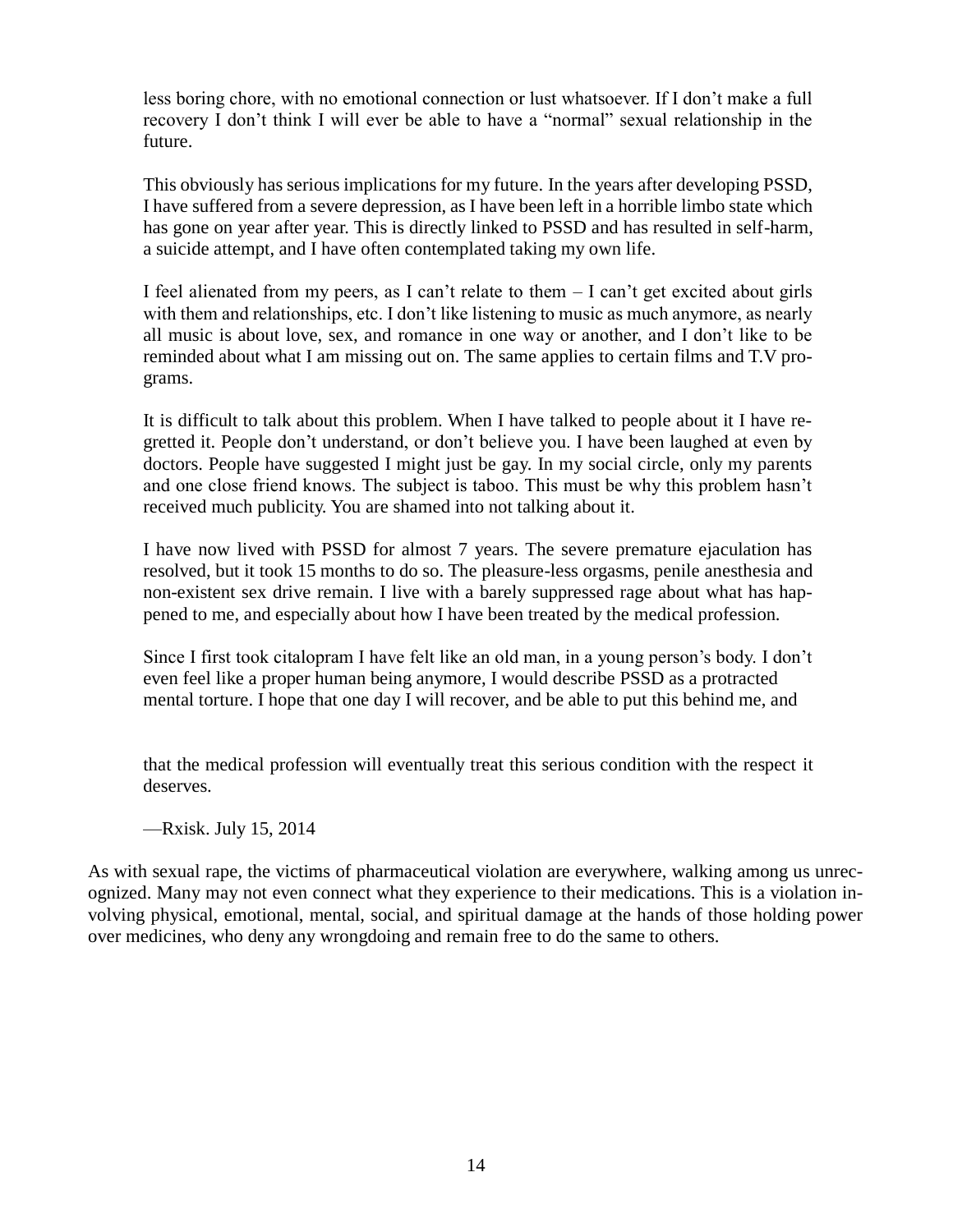**PART THREE: THE GOOD PATIENT**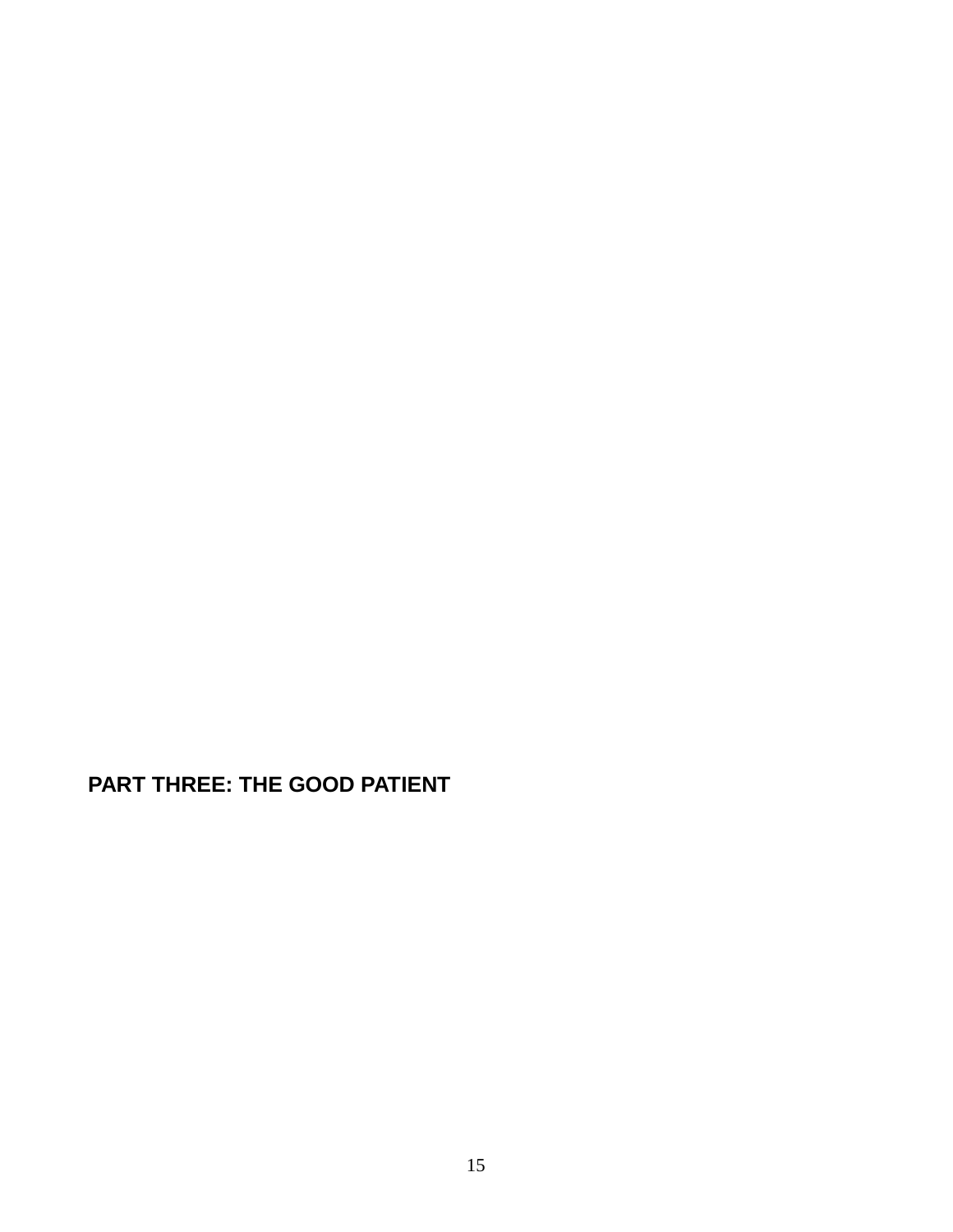

**IN OUR SOCIETY** we learn a social script in which a "good patient" obeys the orders of doctors as authority figures. The ideal patient is a passive patient, subordinate to the physician. We are expected to relate to doctors as experts whose judgment we should trust when being prescribed medication. Because of drug industry influence, this everyday scenario invites pharmaceutical violation. Thus a pharmaceutical rape culture exists that fosters widespread harms to individuals. In those instances where a patient ends up recognizing that something has gone wrong, he or she will often place full blame on the doctor without recognizing that entire systems of individuals are ultimately responsible for the damage, with participants in those systems remaining far removed from the consequences of their actions. Only rarely does a victim of this kind of offense see the inside of a courtroom. Lawyers who represent the giant pharmaceutical companies will then scrutinize a victim's traits and behaviors in an attempt to prove personal factors such as poor health habits or an individual's own underlying illness are responsible for the condition.

Between 1999 and 2004, the heavily marketed pain reliever, Vioxx (rofecoxib), caused an estimated 88,000 heart attacks and strokes, with an estimated 38,000 deaths. After the drug was withdrawn from the market in 2004, lawsuits by patients and their families against the drug manufacturer, Merck, were beginning to pile up. One of the plaintiffs was the wife of Jamie Gregg:

"Jamie Gregg, a 32-year-old construction worker from Katy, Tex., and father of three boys, had just reported for a job at Houston's Hobby Airport when he collapsed, apparently from a heart attack.

"He was rushed to the hospital, where a medical team saved his life. But his brain had been deprived of oxygen for so long that Mr. Gregg is now in a nursing home in Lufkin, Tex., fed through a tube, unable to move more than his head or to utter more than a few syllables[...]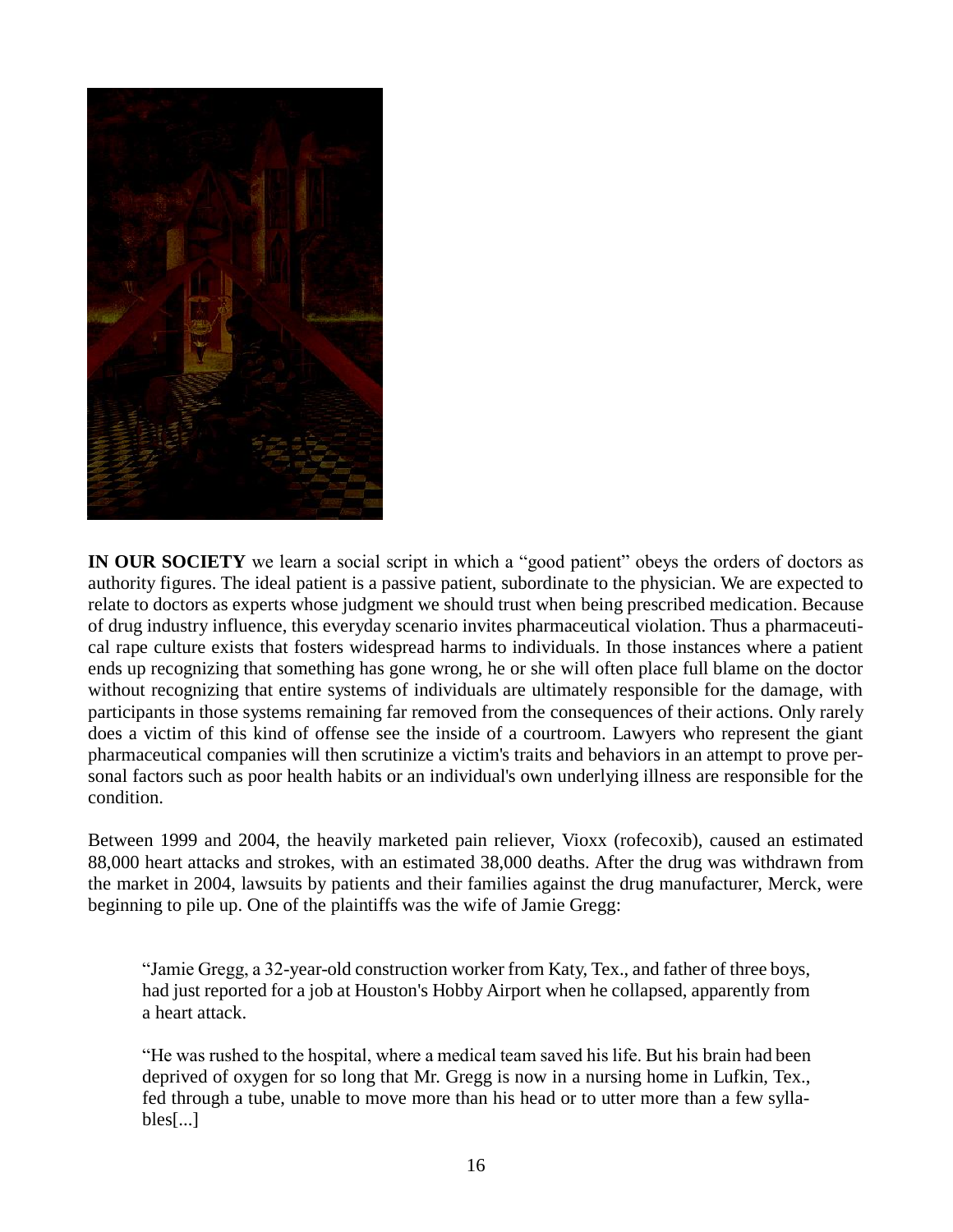"Mr. Gregg, who had undergone a series of back surgeries, had been taking a high dosage of Vioxx, 50 milligrams a day, for four years to treat back pain. So the day after Mrs. Gregg heard that Vioxx was being withdrawn from the market, she walked into the offices of Goforth Lewis Sanford, a law firm in Houston. That firm, along with W. Mark Lanier, a prominent Houston plain-tiffs' lawyer, are now preparing a lawsuit against Merck.

"'[Vioxx] has got to be the reason,' she said[...]

"But the plaintiffs' lawyers face a big obstacle in convincing juries that a person's heart attack or stroke was caused by Vioxx, because many people suffer such attacks for many reasons[...]

"Thomas B. Moore, a Los Angeles lawyer who represents pharmaceutical companies in such matters, although not Merck in this case, predicted that even the estimate by Dr. Graham of the F.D.A. that the drug caused more than 27,000 deaths and heart attacks would not help plaintiffs win cases. "'The problem is that David Graham can't name one of them," Mr. Moore said. "He can't name one of those 27,000.'"

—The New York Times. November 14, 2004

It is no remedy for pharmaceutical companies to pay out large settlements in instances where survivors are able to prove injuries were caused by medications that were prescribed with undisclosed risks. Since the problem lies in a culture that trusts in doctors who prescribe medicines to fix health problems while patients remain largely passive and dependent, one solution is to look at pharmaceutical injuries, in part, as a product of this authoritarian/passive relationship and to begin by addressing it at a personal as well as cultural level.

Social conditioning through direct to consumer advertising firmly establishes this pharmaceutical rape culture. When individuals are daily encouraged to "talk to your doctor," the implicit message is that the starting point for good health is regular visits to a doctor who will prescribe medications to be taken regularly. Accustomed to turning to pharmaceuticals for what ails us, we have all but forgotten that all medicines are poisons which pose risks of harm, even when instances are rare.

The mother of three-year-old, Brianna Maya, was advised by a pediatrician to give her daughter the overthe-counter medicine, Children's Motrin (Ibuprofen), for a fever and cough. The girl developed a rash but since her mother was not aware that this was a side-effect, she continued giving her daughter the medicine. As ABC News reported:

"Over the next few days, a fine rash on her body and mild redness around her eyes morphed into something insidious: a rare, painful and potentially fatal skin reaction that burned and blistered her body inside and out, blinded her in one eye and left her fighting for her life in a burn unit 1,000 miles from home.

"'It was like something you see in a science fiction movie,' said her mother, Alicia E. Maya Donaldson, 34, an assistant professor of social work at the University of Tennessee at Martin, as she recalled how her daughter looked at the time[...]"

"Brianna, now 13, has spent the last decade living the painful aftermath of SJS/Tens: She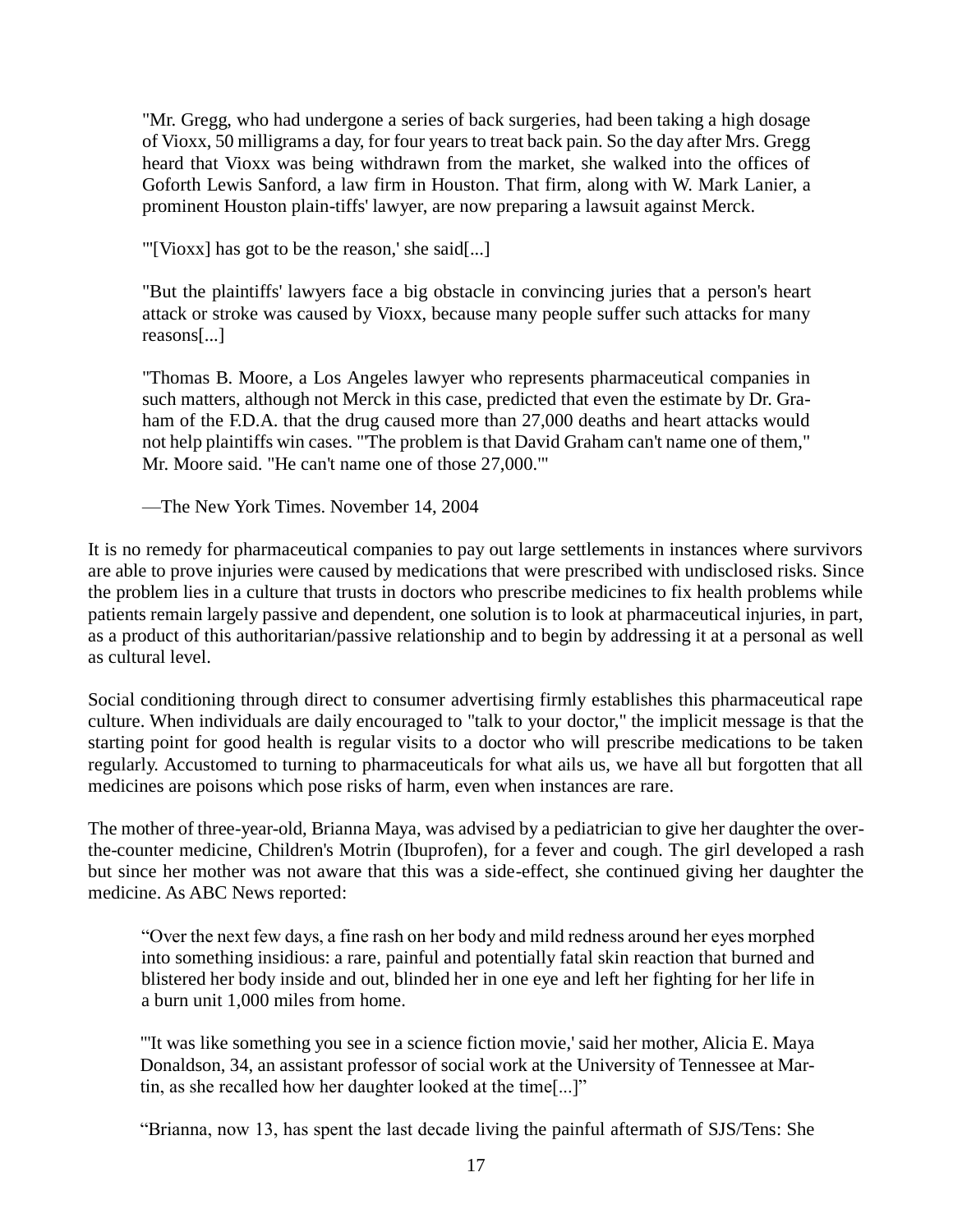has undergone repeated eye surgeries and suffered recurrent eye and lung infections. Last summer, she developed seizures stemming from oxygen-deprivation during the worst of her illness. One of the ironies is that doctors have had difficulty controlling her seizures because anti-seizure drugs can trigger Stevens-Johnson syndrome. Because of vaginal scarring, "she will never be able to have normal sexual relations or bear children," her mother said[...]"

Dr. Bernard Cohen, director of pediatric dermatology at Johns Hopkins Medical Institutions in Baltimore, reminds us:

"All drugs have risks, whether they're topical, oral or intravenous, The patient takes some risk, the nurse-practitioner or physician prescribing it takes some risk. Sometimes pharmaceutical companies are at fault." In the case of Stevens-Johnson syndrome, "this is one where everybody should take some responsibility for it."

—ABC News, June 3, 2011

The drug manufacturer in Brianna Maya's case was ordered to pay her family \$10 million for her injuries because the label on over-the-counter Children's Motrin had not warned of this rare but life-threatening condition. Stevens-Johnson syndrome had been a known risk, fully acknowledged by the drug company; the prescription version of Children's Motrin had always carried a warning. Yet when the risks are this rare, safety information is brushed aside.

The cultural tendency to focus only on a drug's benefits has been set in place by pharmaceutical companies and reinforced by the medical establishment; this denial of potential risks prevents patients from being able to make an informed choice. While many of us benefit from "safe" medications, children like Brianna (and her family) pay the horrendous consequences alone.

#### *Pharmaceutical rape culture*

Pharmaceutical rape culture is a culture in which iatrogenic harms are pervasive and normalized due to societal attitudes about medicine and health care. It is a complex set of beliefs that tolerates the commercialization of healthcare and supports everyday harms in medical and mental health care settings. It is a society where harm is only acknowledged as rare, yet is accepted as necessary, and inevitable. In a pharmaceutical rape culture, doctors and patients unknowingly trust what are oftentimes pseudo-scientific facts put forth by drug makers about drug safety. Both doctors and patients end up disbelieving the reality of the adverse events they see, and instead believe alternate explanations for such events. A pharmaceutical rape culture condones widespread medical harms that are rooted in reckless practices within the industry-government-medical trade alliance because multiple societal systems are involved in producing, reproducing, and disseminating "information" about pharmaceutical products. This "information" saturates the public and reinforces that alliance.

#### *A veteran's story*

Jeremy Brooking was a U.S. Marine who, after surviving a sniper attack in Iraq, was sent to Camp Lejeune, NC, to recover. It was then, he says, that the real battle began. News correspondent, Bob Segall of Indianapolis, reported in April of 2014: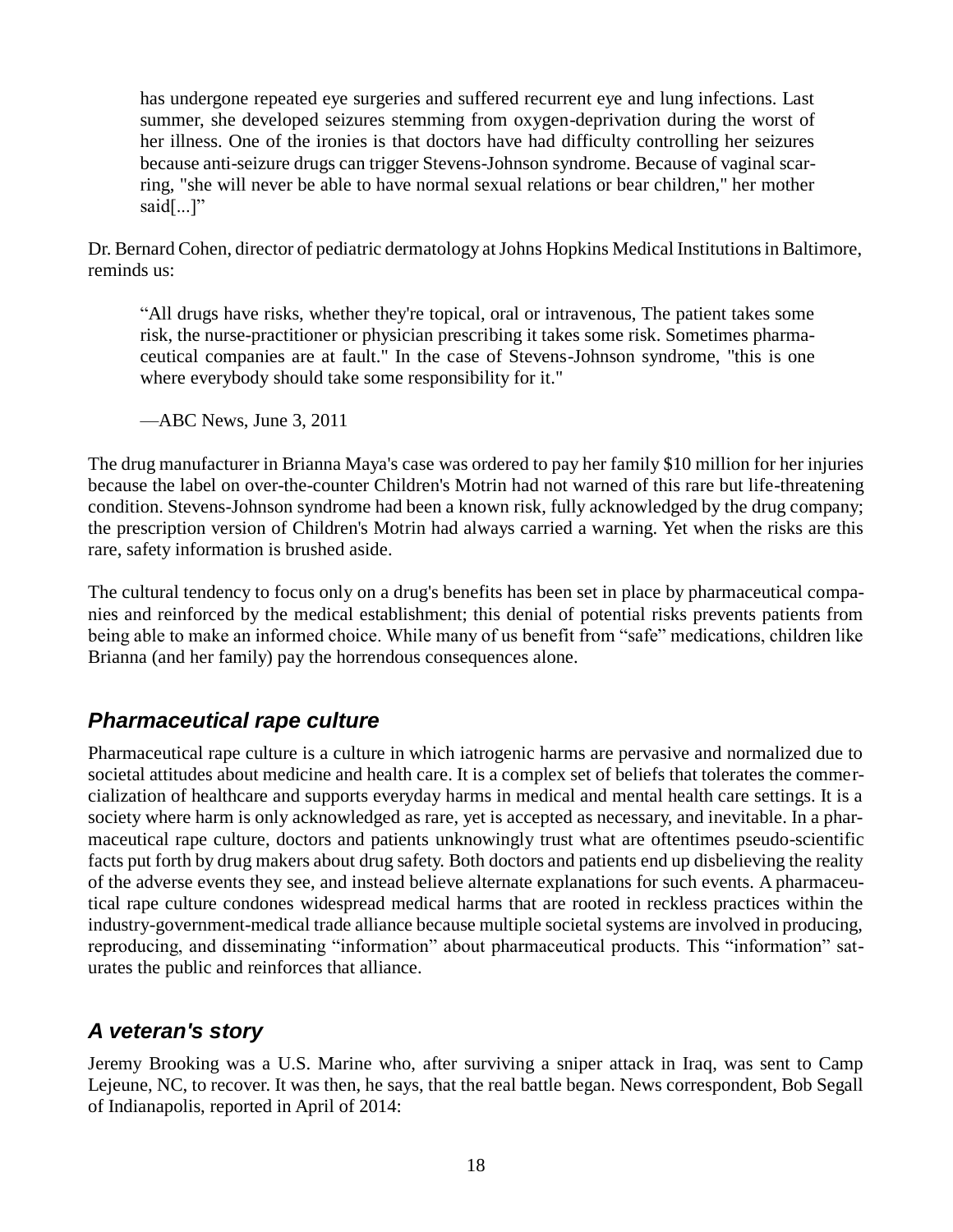"The battle Brooking is talking about is an addiction to pain killers. Military doctors prescribed him 22 different medications – many of them powerful narcotics like Oxycontin and Hydrocodone – to numb his chest pain. A VA hospital gave Brooking 43 pills a day. That's nearly 1,300 pills a month. More than 15,000 pills a year. A 1-month supply of medication filled a plastic grocery bag.

"'I lost three years of my life where I barely remember anything,' he said. 'I'd sleep 23 out of 24 hours of the day because of those pills. It destroyed our family. It really destroyed me."

His wife, Tia, who witnessed him turning into a different person, decided to consult with medical staff at the VA to inquire about alternative treatment options.

"The doctor said 'Your husband is never going to get better. This is how he's always going to be.' And I said 'What can I do?' And he said 'I can write you any prescription you want. Tell me what you want, and I'll write it.' He said 'I'm in the business of writing prescriptions.' I remember him saying that, and I said 'I don't want prescriptions. I want him to get better," she recalls, shaking her head. "It was horrible. Sometimes […] when I got home, I thought he was going to be dead."

Jeremy Brookings did eventually break free from his addiction to narcotics after he gave up on the VA's pain program and found a doctor willing to try other options. But thousands of returning veterans have lost the quality of their lives, while many others have died, as a result of the prescribing practices at the VA.

Dr. Pamela Gray, a VA Medical Center doctor in Hampton, Va., from 2008 to 2010, advocated for alternatives to the routine practice of prescribing narcotics but was told to stop by VA Administrators:

"I was told by the department chair of internal medicine to think twice about not prescribing these narcotics," the doctor said. "I was ordered to write these drugs or be

fired. I was ordered, as a physician with 25 years of experience, by a non-physician to do something that was medically incorrect. That is an intolerable position."

Gray recalled a severe shortage of qualified pain specialists within the VA yet the idea of creating pain management programs was rejected by supervisors. Treatments other than the prescribing of narcotics were not a cost effective option for the VA so doctors continued to over-prescribe.

—WTHR 13 Indiana's News Leader. April, 2013

#### *Medical/pharmaceutical objectification/commodification*

An attitude about patients that places primary value on what treatments or procedures can be employed for reimbursement or compensation. Reducing the patient to a commodity with value being limited to financial usefulness.

Many in our communities, from the most vulnerable children to military veterans, end up experiencing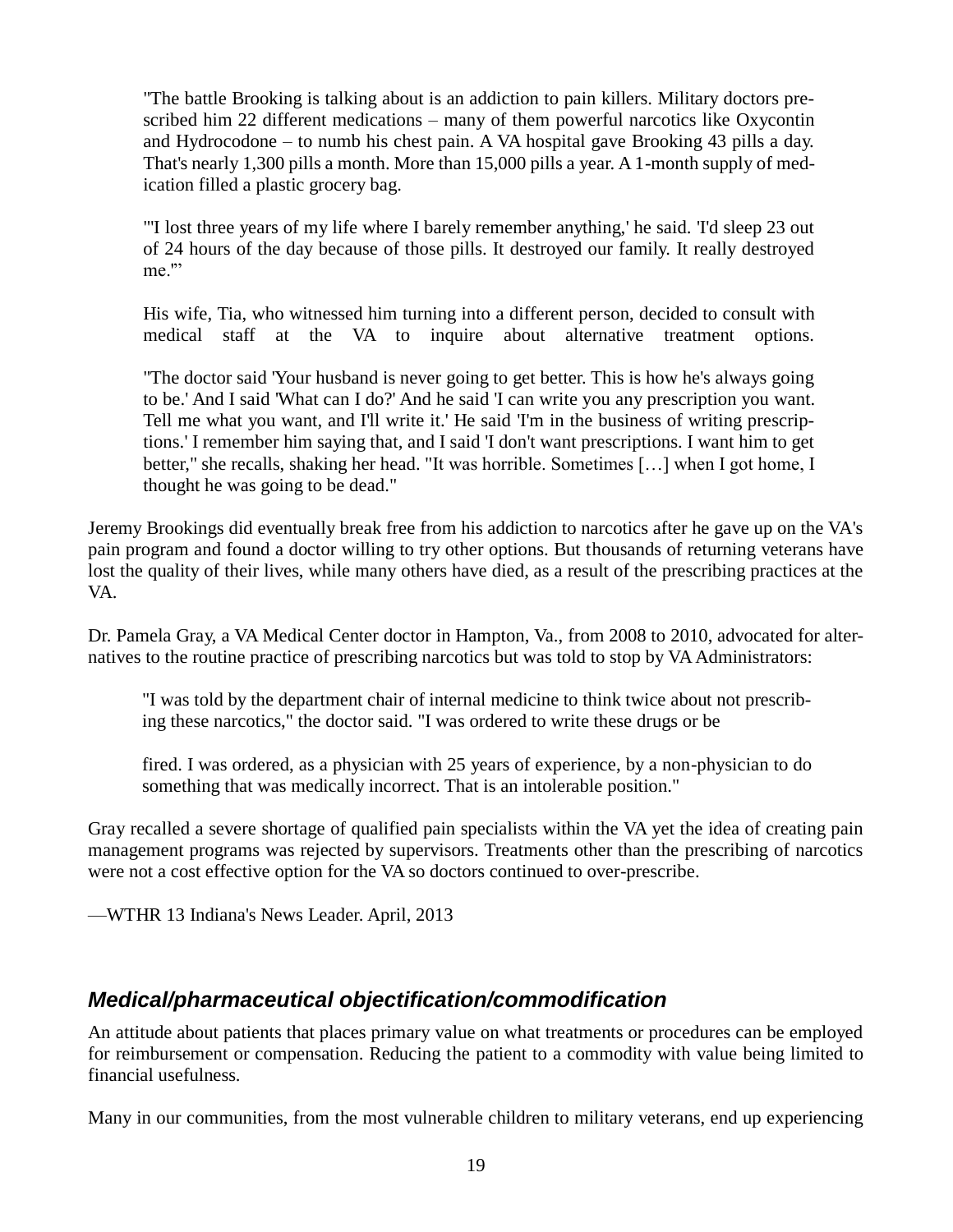serious medical consequences and unacknowledged suffering after trusting a doctor's advice. This is a literal type of rape that is downplayed by medical practitioners, regulators, and the entire healthcare systems that are charged with our care.

## **PART FOUR: DOCTORS STILL KNOW BEST**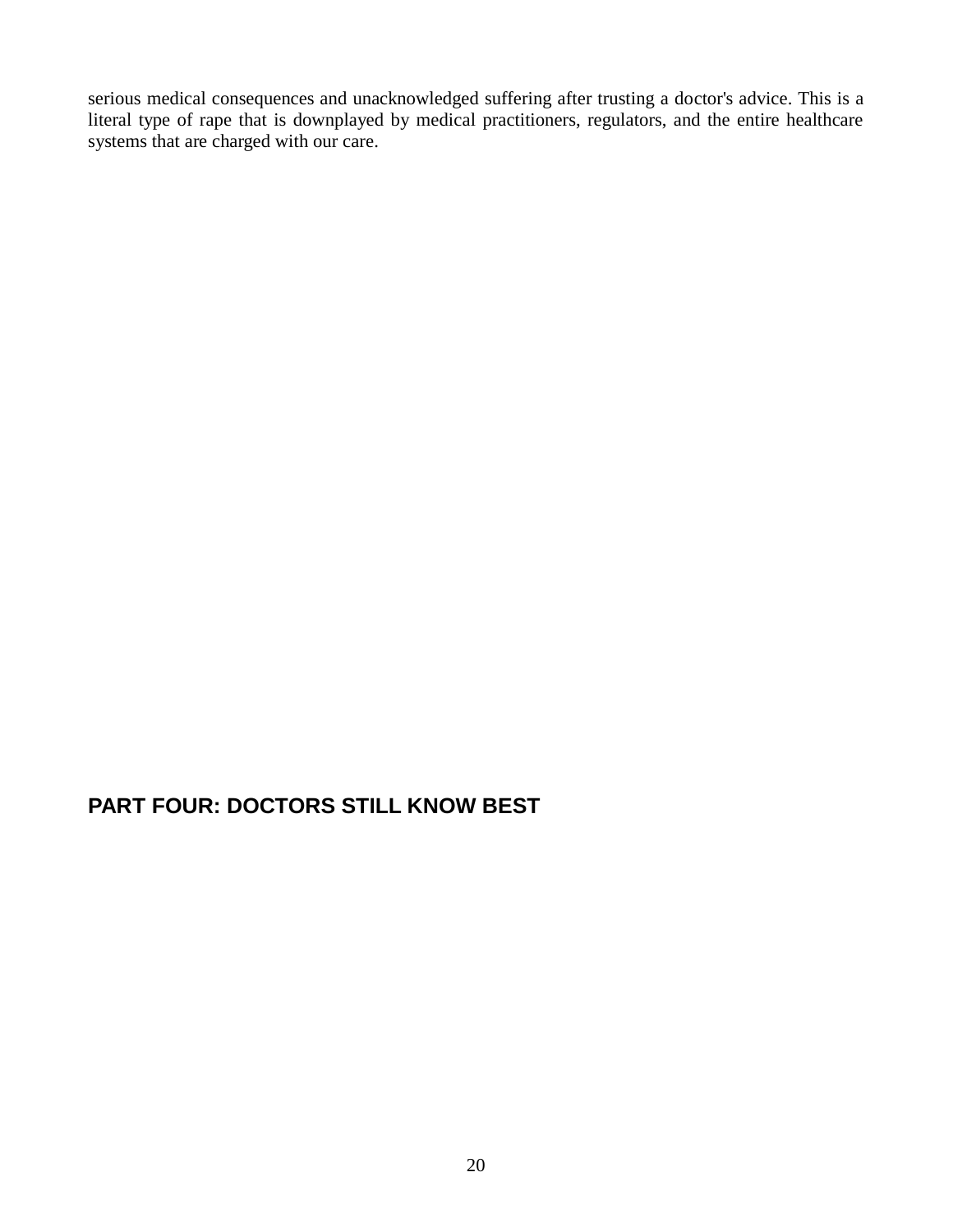

**MANY WHO EXPERIENCE** life-altering, adverse outcomes after taking their medicines as prescribed do not receive acknowledgment of what they have experienced, let alone the medical care they need. Medical systems do not recognize many treatment related outcomes and patients are therefore denied knowledgeable, compassionate treatment for the iatrogenic illnesses they experience after following doctors orders. While health practitioners can generally make a good living within healthcare systems, thousands of patients end up on disability after adverse pharmaceutical outcomes. Without the support of a doctor to verify one's condition, there are others who, tragically, end up on the streets.

#### *Pharmaceutical privilege*

The privilege of one who benefits within a system that uses pharmaceutical products to improve one's own life and well-being while denying or remaining oblivious to harms suffered by others within same system.

#### *Pharmaceutical oppression*

Deriving benefit from and/or being complicit with healthcare systems while refusing to consider or acknowledge pharmaceutical harms suffered by others; routinely ignoring, denying, and/or explaining away harms reported by others.

## *Medical fragility*

In regard to pharmaceutical rape, this is an emotionally reactive, often arrogant stance that is taken when an individual (medical professional or otherwise) is exposed to suggestions of widespread iatrogenic drug induced harms. It is defensiveness on the part of the individual who often exhibits behaviors that include automatic skepticism, extreme unease, an unwillingness to listen, impatience, condescension,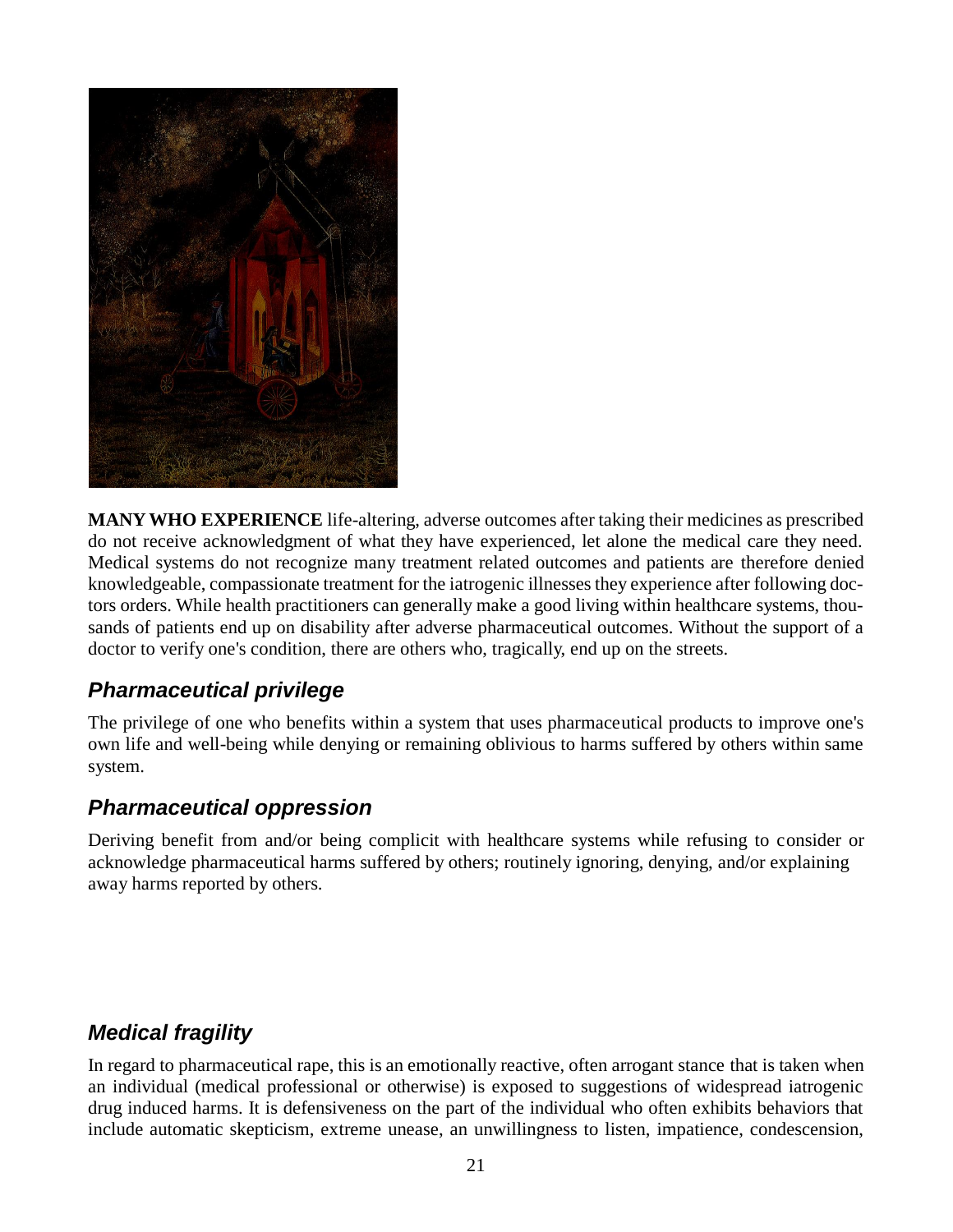anger and argumentativeness.

Persons who demonstrate this fragility are unable to consider or acknowledge a medical reality that challenges a status quo that benefits them. They automatically discount information or ideas that make them uncomfortable and often attack those who are making claims. This stance is rooted in deeply ingrained ideas about the power of science and the prestige of the medical profession, as well as in the "goodness" of modern medicine. For many, one's very identity as a doctor or as a patient depends upon viewing the systems in which one gives or receives care as safe places of care. Reflecting on or seriously considering the many ways people are harmed by pharmaceutical products is intolerable, as one believes these kinds of things "just don't happen" in modern medicine.

Medical professionals who think in this way dissociate themselves from the idea of systemic, iatrogenic harms, and instead think of the injuries they do recognize as solitary incidents resulting from the "bad" behavior of others (whether the patient, drug industry or other medical professional). Doctors tend to be high achievers with a perfectionist bent. While attaining the high degree of competency required to practice medicine, many also acquire a deep sense of earned superiority. Any challenge to this core identity, or to the systems in which one is enmeshed, is intolerable.

#### *Story: Doctors in denial*

I never set out to become a medical heretic. That job was ascribed to me by certain pharmaceuticals that are said to work wonders for the majority of the human race, but not for me: miracle drugs like the SSRI anti-depressants and the ever safe benzodiazepines. So when I described to doctors all that had happened to me while on these medications, most stared at me as if I'd just grown a second head. My report, it seemed, was over-the-top.

One doctor congratulated me for kicking my "benzo habit" even though I had told her I'd taken only a small dose as prescribed by my doctor. When I tried to explain how tolerance withdrawal symptoms had been repeatedly misdiagnosed as somatization, and for that I had been given more psychiatric drugs over a period of several years while my physical and mental health deteriorated, she may as well have plugged her ears and shouted, la la la la la! Instead, she said, "uh huh," before opening my chart and recording my history with benzodiazepines in the illicit drug use category.

After she left the agency, I started seeing a different doctor who listened to my stories in utter amazement. My experience was unlike anything he had ever heard in his many years of prescribing psychotropic medications. When I suggested that my ongoing, chronic insomnia might be a residual effect from having been prescribed a benzodiazepine for eight full years, he responded by saying there was no way of knowing for sure, and at one point even asked, if the benzodiazepine had helped me to sleep, why didn't I just keep taking it?

Time for a new doctor.

I jumped from the frying pan into the fire. This new psychiatrist had a penchant for sighing and rarely looked at me. He mostly just shuffled papers and wrote things down. He wasn't interested in knowing what my experiences with medications had been, my complex history, or anything else about me. He was interested in prescribing a certain medication for my insomnia which he pushed even after I had educated myself about side-effects and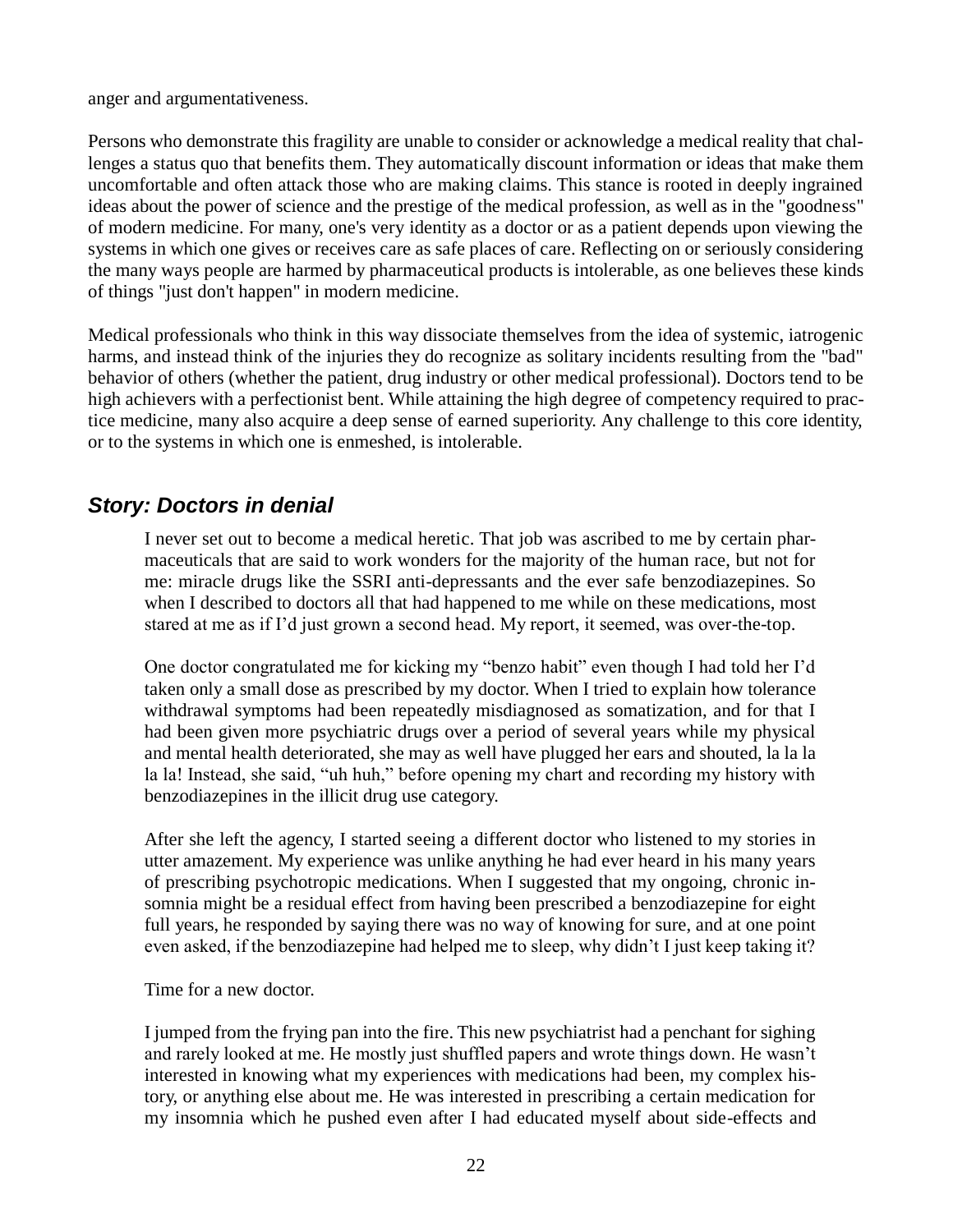informed him I didn't want to risk it. I did finally end up trying the medicine, which I didn't like and didn't continue. Then his impatience with me turned into disgust as he no doubt thought my fear of taking medications was irrational. He went on to tell me that millions of dollars and years of study went into the research and development of the drugs he prescribed and he was confident that they were safe.

—Rxisk. January 13, 2015

#### *Pharmaceutical rape apology*

An umbrella term for arguments suggesting that serious pharmaceutical violation does not exist or that it is not a widespread cause for concern. "Apology" in this context means defense or justification, like in Christian apologetics, not as a statement expressing regret.

Pharmaceutical rape apologists frequently view patients and doctors who recognize serious adverse events as misguided persons who are anti-science, conspiracy theorists, anti-vaccinationists, or some other type of deviant. Pharmaceutical rape apologists disbelieve pharmaceutical harms because evidence of harm is not forthcoming in the scientific literature. They deny any adverse outcome that does not conform with harms already commonly noted within the medical establishment, and dismiss reports of adverse effects when they have witnessed the drug in question work well for others.

Pharmaceutical violations are dramatically under-recognized. There is an enormous amount of misunderstanding and stigma associated with people who claim to have been harmed. Physician skepticism and outright denial prevents victims from having their claims validated, let alone officially reported to regulatory agencies. Instead of gaining support from a doctor to make sense of what has occurred, adverse effects are often trivialized or misdiagnosed as separate conditions (usually needing additional treatments).

Allegations of false reporting of injury often occur (within the realm of childhood vaccine administration, for instance). The medical establishment maintains that most pharmaceuticals, with rare exception, are safe and effective when taken as prescribed. There is very little room left for discussion of even the known risks of harm. Serious adverse events are said to be "rare," yet when they occur, victims and/or their families often find it difficult if not impossible to convince medical authorities that the event is related to medication.

#### *Pharmaceutical rape myths*

- $\Phi$  The FDA protects the public.
- $\bullet$  Drug safety is assured through hard science.
- Doctors have access to clinical trial data and are aware of all known risks.
- $\Phi$  Serious adverse events are extremely rare.
- Development of drug dependence or addiction is unrelated to accepted prescribing protocols.
- Adverse events are always recognized by doctors and a connection to the drug is normally made.
- Harmful drugs are always recalled.
- Safe" drugs are always safe.
- Pharmaceutical injury occurs only as a result of medication error or malpractice.
- $\bullet$  All vaccines are completely safe and effective.
- A good relationship with one's doctor protects one from a pharmaceutical injury.
- Individuals who make claims about pharmaceutical harms are against all medications and do not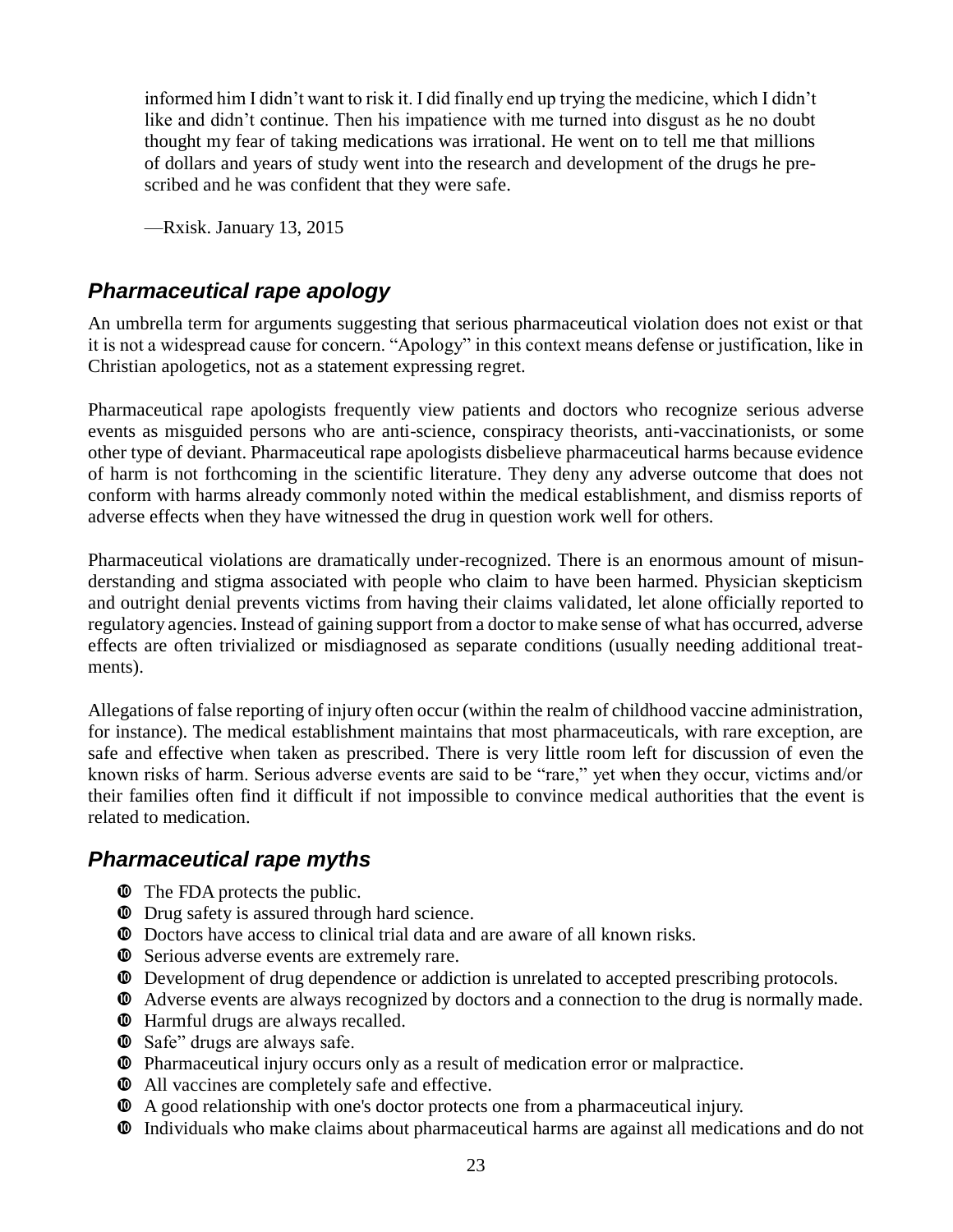value the contribution of pharmaceuticals to society.

 Those who warn about pharmaceutical products are anti-science, refusing to listen to reason or to think rationally.

#### *Secondary victimization*

Secondary victimization is the re-traumatization of the pharmaceutically injured through negative social responses from medical, mental health and/or legal professionals, as well as from others (sometimes including one's own family). This is a nearly universal experience for those who have been harmed and may be especially insidious for those who are diagnosed with mental illness, chemical dependency, as well as the vaccine injured (and their families). Behaviors associated with secondary victimization include:

- Societal as well as individual denial of pharmaceutical harms. The tendency to remain oblivious in the face of evidence of harm.
- The trivialization of pharmaceutical violation. A response to harm denying that real damage was done.
- Skepticism and distrust of those who report harms instead of recognizing the harm potential of the treatment.
- The misdiagnosis and false labeling of individuals who have experienced adverse effects from their medicine.
- Reducing the patient to an "unusual anecdote." Accepting evidence from controlled clinical trials only, to the exclusion of what the patient says about effects of a drug treatment.
- Failure to report a patient's adverse events.
- Victim blaming: when the victim of a crime or any wrongful act is held entirely or partially responsible for that harm. It is your fault you were hurt because you did x, y, z. If you hadn't done x, y, z, you would not have been harmed. You went to the doctor, you asked for medication, you consented to the treatment, you kept going back to the doctor, you didn't do your homework, you should have known better, you should have listened to your body, I knew better and I didn't do those things.
- or, what you experience is your own illness: caused your poor diet, your lifestyle, your lack of exercise, your use of alcohol or other drugs, your age, your family genetics, etc. Claims are easily neutralized or discredited because health is subjective and adverse effects are easily attributed to other causes.
- $\Phi$  or, you are at fault because you are a drug addict, (even though the addiction came about through or was aided by what is considered legitimate prescribing).

Pharmaceutical violence typically leaves the individual with an array of new problems that were not present when the treatment in question was first initiated. Many hurtfully deny or disbelieve the iatrogenic nature of the person's condition, and additional physical and/or mental effects caused by treatments often bring about additional stigmatization. The alienation suffered as a result of these acts is deeply felt:

"I am a wreck after 8 years on Effexor, but of course once on the drugs your credibility is gone, so who listens to a person with a psychiatric "label" even though the label is false? Not only victims, we are totally ignored, while the psychiatrists somehow get put on a [false] pedestal. Challenge them at your own risk of getting a "label." No other doctors on earth have this sort of irrational power; just because they judge someone as this or that, often in a 10 minute appointment. I would like to know of just one person who ever went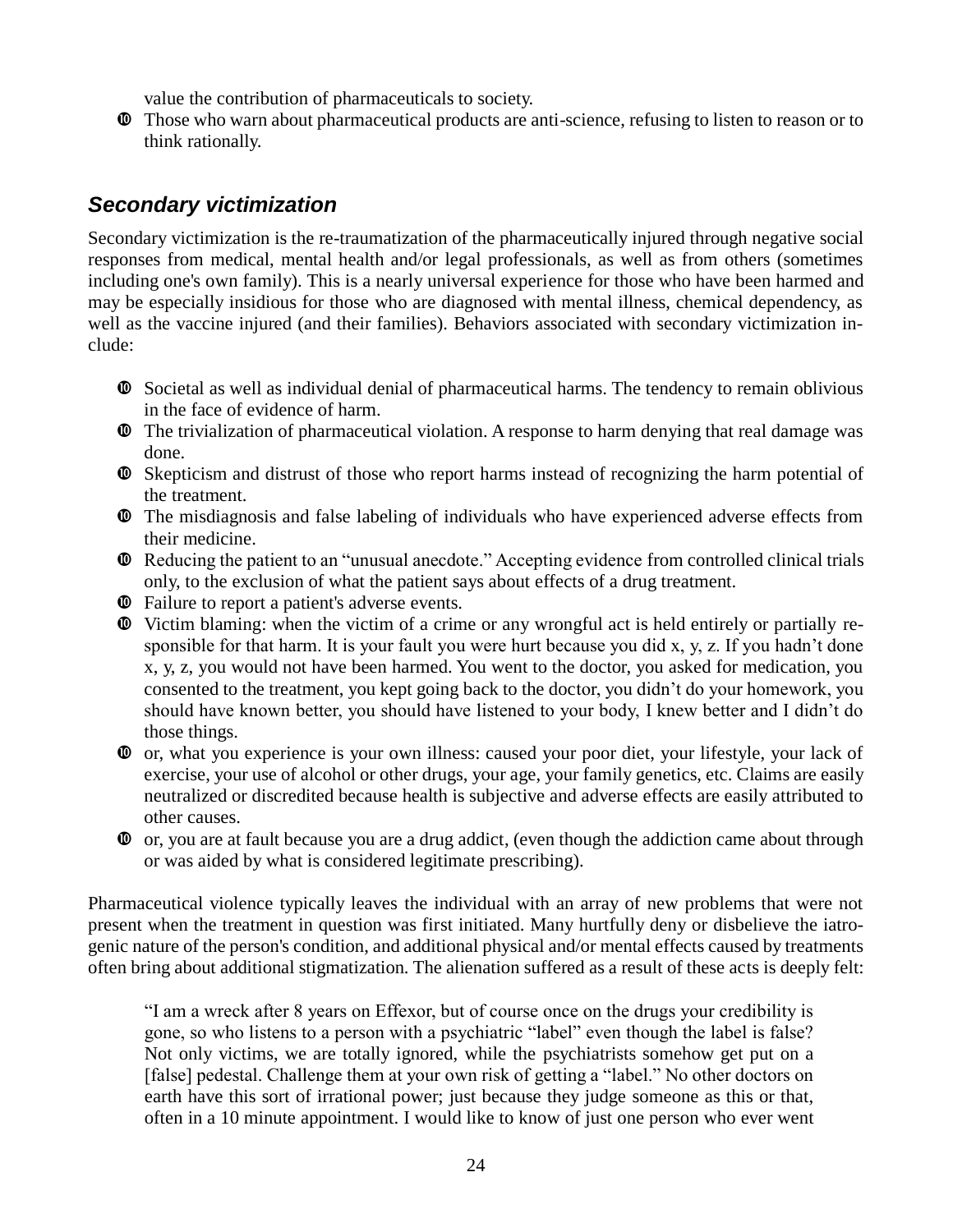to a psychiatrist and didn't get [labeled]."

—Commenter, DavidHealy.org. May 14, 2015

#### *Post traumatic stress reactions and pharmaceutical violation*

Unlike sexual rape, pharmaceutical violations almost always occur over a more prolonged period of time. Where a sexual assault survivor may experience a post traumatic stress reaction in the months and/or years following the event, pharmaceutical victims oftentimes experience these physical and psychological symptoms as adverse-effects while taking psychotrophic medications. Prolonged discontinuation syndromes upon stopping some medications are common and may overlap with a post-traumatic stress reaction from taking psychotropics. The trauma experienced from pharmaceutical violation can include disruptions to normal physical, mental, emotional, cognitive, and interpersonal behavior. Whether from a discontinuation syndrome or from the medications themselves (which are often reinstated to avoid this withdrawal-like condition), pharmaceutical survivors end up suffering, often for many years, with symptoms identical to PTSD.

Effects associated with both sexual rape and pharmaceutical violation include but are not limited to:

- $\Phi$  Diminished alertness
- <sup>**<sup>0</sup>** Numbness</sup>
- Dulled sensory, affective and memory functions
- $\bullet$  Disorganized thought content
- $\Phi$  Vomiting
- **<sup>** $\Phi$ **</sup>** Nausea
- $\Phi$  Paralyzing anxiety
- $\Phi$  Pronounced internal tremor
- $\Phi$  Hysteria, confusion and crying
- **<sup>** $\Phi$ **</sup>** Bewilderment
- $\Phi$  Acute sensitivity to the reaction of other people
- $\Phi$  Profound inner turmoil
- $\Phi$  Poor health in general
- $\bullet$  Sense of helplessness
- $\bullet$  Hypervigilance
- $\Phi$  Inability to maintain previously close relationships
- Experiencing a general response of nervousness known as the "startle response"
- Persistent fear and or depression at much higher rates than the general population
- $\Phi$  Mood swings from relatively happy to depression or anger
- $\Phi$  Extreme anger and hostility
- Sleep disturbances such as vivid dreams and recurring nightmares
- $\Phi$  Insomnia, wakefulness, night terrors
- **<sup><b>**</sub> Flashbacks</sup>
- **<sup>** $\Phi$ **</sup>** Dissociation
- **<sup>** $\Phi$ **</sup>** Panic attacks
- Reliance on coping mechanisms, some of which may be beneficial (e.g., philosophy and family support), and others that may ultimately be counterproductive (e.g., self-harm, drug or alcohol abuse)
- $\Phi$  Sense of personal security or safety is damaged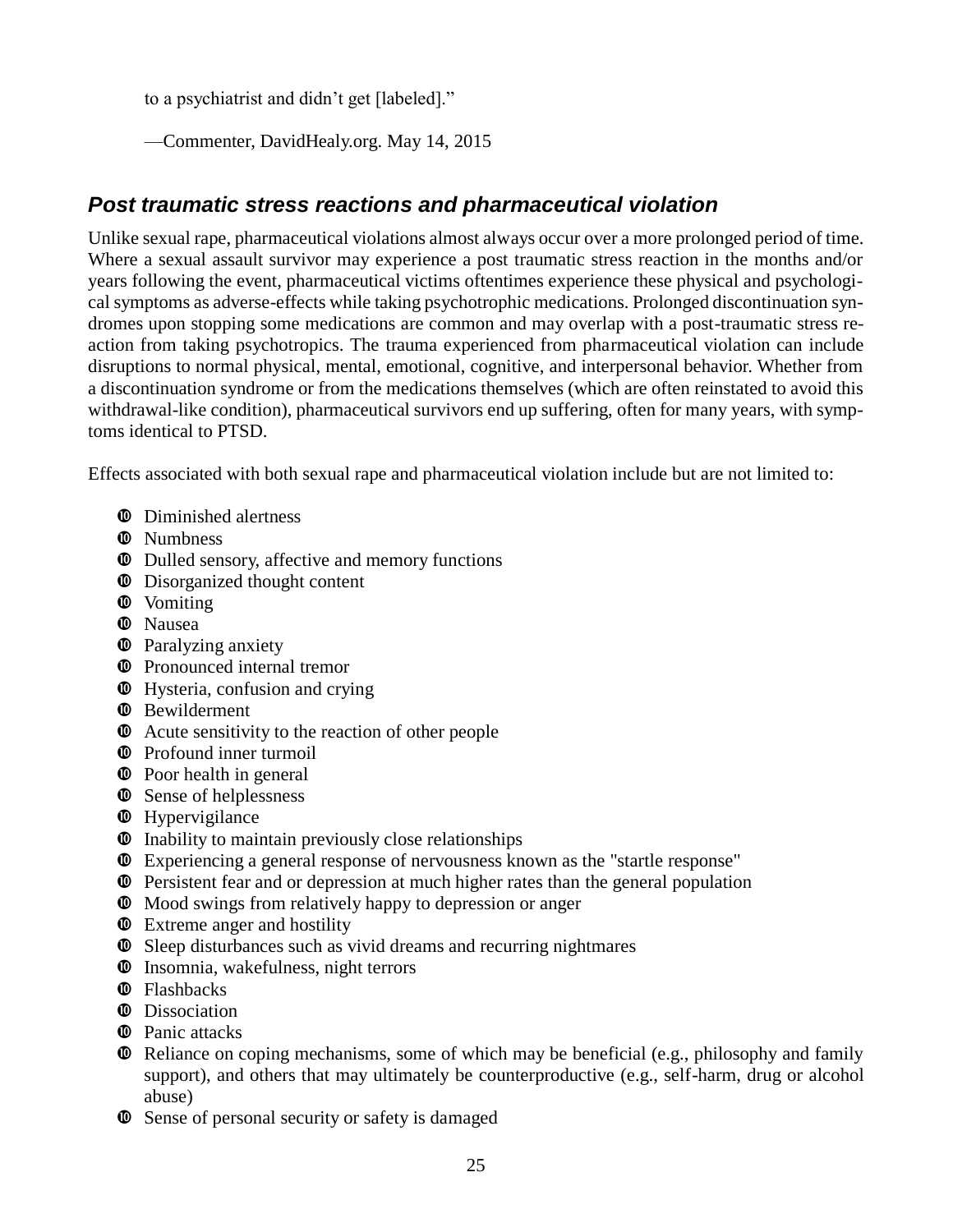- $\Phi$  Feel hesitant to enter new relationships
- Unable to re-establish normal sexual function
- Discontinue previously active involvements, social groups
- Acute somatoform disorders (physical symptoms with no identifiable cause)
- Physiological reactions such as tension headaches, fatigue, general feelings of soreness or localized pain in areas of the body
- $\Phi$  Dissociation and trying to get back to life before the assault
- $\Phi$  Fears and phobias
- $\Phi$  Nightmares, night terrors
- Violent fantasies of revenge may arise
- $\Phi$  A fear of being in crowds
- $\Phi$  A fear of being left alone anywhere
- $\Phi$  A fear of going out at all, agoraphobia
- <sup> $\Phi$ </sup> Paranoia
- **<sup><b>**</sup> Suicide

#### *J. Oliver's story*

Prior to taking Seroxat (Paxil), I had symptoms of tiredness and nausea. My general practitioner (GP) diagnosed me with anxiety and prescribed an anti-psychotic drug. Within 3 days I couldn't eat or sleep due to severe agitation. I was vomiting, pacing the floors, and crying uncontrollably. My GP diagnosed this as an anxious state and started me on Seroxat. (During this time it was discovered that I was badly anemic and needed a hysterectomy due to severe blood loss. This was more than likely the cause of the original tiredness and nausea). Even though I had informed my GP of heavy bleeding, etc., it seemed easier for him to give my symptoms a label of anxiety and start me on a roller coaster of dangerous psychiatric drugs.

I remained on Seroxat for 6 years as every follow up I was just given more prescriptions. I decided to take myself off the drugs during my 6 years of use with disastrous consequences. I became obsessed with trying to hang myself and couldn't function due to multiple horrendous symptoms, both mental and physical. Needless to say, I admitted myself to hospital as I had no idea what was happening to me. [I] felt better after Seroxat was reinstated.

I then decided to wean off again with instructions from my GP to taper for 9 months using alternate days[...]That was September 2004. I am now 8 years drug free and still living with damage incurred from taking Seroxat. The first 3 years of quitting were hell. Symptoms included anxiety, panic attacks, paranoia, agoraphobia, hives, itching, tingling, agitation, aggression, suicidal thoughts, homicidal thoughts, weak muscles, vision coordination issues, cognitive problems, dizziness, nausea, headaches, manic behaviour, racing thoughts, gastric upset, balance problems, burning sensations, heartbeat irregularities, palpitations,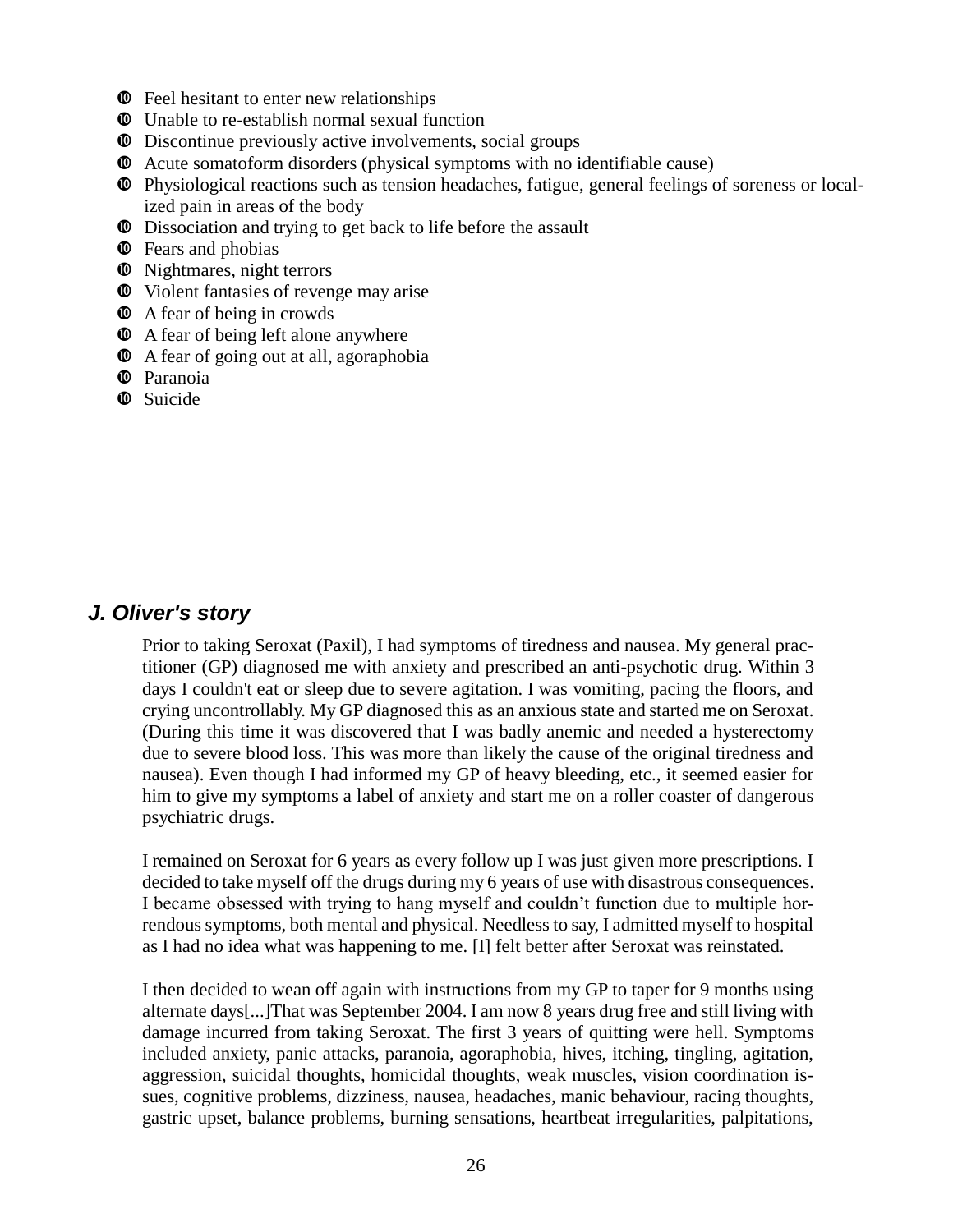night sweats, insomnia, and total feelings of despair.

Eight years later to date I still have all these symptoms randomly. They come and they go, and although not as intense as the first years, it still gets pretty scary at times. Is this anything like prior to taking the drugs? No. I felt tired and nauseous. Was it worth taking this drug? No. The side effects of insomnia, muscle pain, blurred vision, weight gain, and feeling null and void of everything was worth nothing. Zero. Zilch. Will I ever recover? Who knows? GP's offer no validation or support. Will anyone be accountable for the damage I have? No. Everything is denied.

—Rxisk.org. August 29, 2012

#### **PART FIVE: DISCRIMINATION & INTERSECTIONALITY**



**PHARMACEUTICAL VIOLENCE IS** a social injustice that can intersect with every other type of oppression and form of discrimination. Dehumanizing in its own right, pharmaceutical rape (and the cultural/medical denial of it) compounds the distress already experienced by persons in socially marginalized groups as well as in individuals who are dependent, frail, or otherwise in their most vulnerable states. Many (but not all) who experience other forms of institutionalized oppression turn to healthcare systems where they are too often subject to retraumatization and further stigmatization. This includes: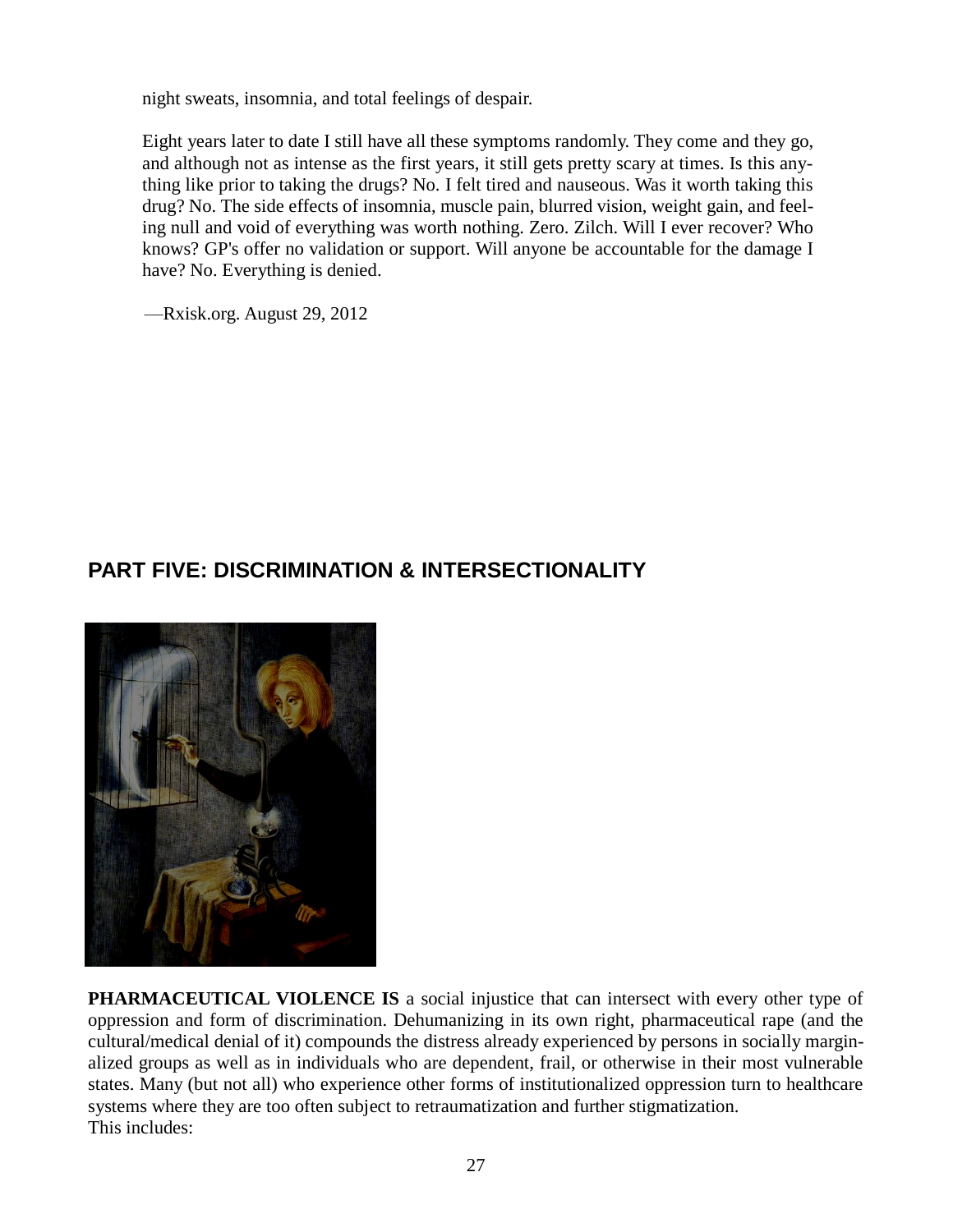- **Women** Pharmaceutical harms could be considered a structural form of violence against women alongside domestic violence and sexual assault. Women are specifically targeted with advertising for SSRI anti-depressants marketed as several different medications (that are not outwardly identified as SSRI's) for common issues such as premenstrual discomfort and hot flashes. Certain birth control products, hormone replacement therapy drugs, medications to prevent osteoporosis, and other medications are encouraged for widespread, routine use while the FDA's post-marketing surveillance system (MedWatch) is failing. Risks of harm are therefore downplayed and patient reports of harms are often met with skepticism. The life-injuries resulting from cavalier prescribing practices, and especially the systemic denial and trivialization of harms, have a deleterious effect on women, and reinforce the overall oppression of women in society.
- **Pregnant Women** (and the unborn) Anti-depressant use in pregnancy is known to double the risk for miscarriage and to cause birth abnormalities. These risks are downplayed and anti-depressants are routinely prescribed to pregnant women. Narcotics are also commonly prescribed to women for pregnancy-related back pain leading to neonatal complications for newborns. Where adverse-effects of medications are haphazardly overlooked while prescribing is encouraged, gross physical violation is occurring. Industry failure to disclose known drug dangers affecting the unborn child can be considered a covert attack against the bodies of women and children for the purposes of monetary gratification.
- **Children** The widespread and routine, off-label prescribing of psychiatric medications to children when no tests have been performed in this population results in pharmaceutical injury that is difficult to quantify. While some harms are obvious, the full effects of these drugs on large numbers of children in their crucial stages of development are unknown. In 2009, approximately 1% of children in the general population in the U.S. were prescribed psychotrophic medicines for conditions like attention deficit disorder and depression; 2% of children in families receiving Medicaid were prescribed these drugs, **compared to an estimated 12 to 13% of children in the foster care system who are medicated with powerful antipsychotics and other mind-altering medicines.** Since 2009, these numbers have only continued to rise. This structured pattern of chemically treating the emotions of children in lieu of alternatives (such as seeking to understand the root of behavior and supporting children non-pharmaceutically), constitutes a form of child abuse that is a moral injury to individuals, their families, as well as to whole societies. A critical mind will also note that all children are being targeted with an ever growing list of vaccination requirements that are developed by and financially lucrative for the industry-government-medical trade alliance that is routinely failing to warn the public and patients about known, significant risks.
- **Individuals with Disability** Pharmaceutical violation against the disability population is common as the medicalization of disability has led to increased prescribing in this subset. Societal structures and attitudes toward disability impose daunting barriers that these individuals struggle against daily. Pharmaceutical harms add to the struggle and impair one's ability to address these and other institutionalized oppressions. Those with developemental disability in particular are subject to the systemic, gross overprescribing of psychiatric and other drugs that can tragically end one's quality of life and in many cases lead to an early death.
- **Persons of Minority Race or Ethnicity** Racial and ethnic minorities within the dominant society are subject to insti-tutionalized oppressions that can cumulate in profound, insidious trauma. Both obvious and not-so-obvious aggressions have significant health effects for individuals who end up in medical and mental healthcare systems where many receive additional blows. Unacknowledged pharmaceutical violation is a compounding factor in the physical and psychic trauma affecting minorities. It lends to the further destruction of family and community bonds that are es-sential for addressing and healing from massive social injustices.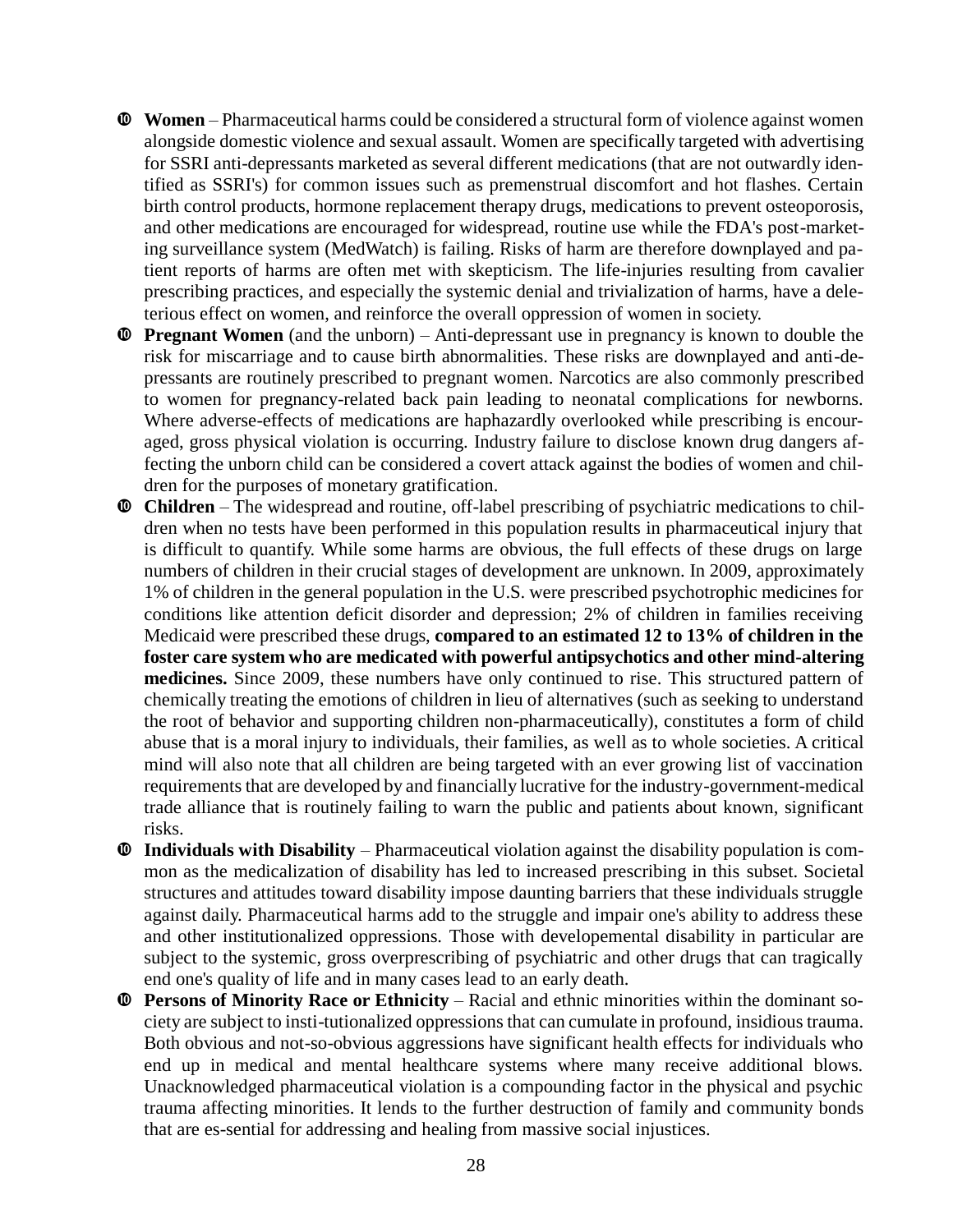- **Persons Identifying under the LGBTQIA Umbrella** Inequity and discrimination affecting transgender and gender non-conforming people make them particularly vulnerable for multiple types of structural violence, including pharmaceutical violation. Familial and/or societal rejections culminate in both physical and mental health consequences for which individuals are often prescribed medications. Many are further disempowered by adverse out-comes while receiving medical treatments. This often unrecognized harm has an overall dampening effect on the collective health and political will necessary for group members' ongoing struggle for social justice and equality.
- **The Elderly** Persons become increasingly vulnerable with age: many older people face neglect, risks of elder abuse, and exploitation. The systemic prescribing of multiple medications (polypharmacy) in this population amounts to an additional serious form of abuse that is rampant and ongoing. Many lives are severely altered and/or prematurely ended by such prescribing. Though medications like anti-psychotics and benzodiazepines are known to put the

elderly at risk, these and other questionable drug treatments are still being used at alarming rates. Serious abuses in their own right, these practices make the elderly (if they survive) more vulnerable to all other risks.

- **The Incarcerated** (including nursing facilities and psychiatric hospitals) Pharmaceutical rape in institutional settings is especially insidious as power imbalances are intensified and harms are often delivered through systemic coersion and forced medicating. Medication compliance is often a requirement for one to be considered to have "good behavior." Many elderly in nursing facilities have been routinely prescribed dangerous, antipsychotic medications to control behaviors for the convenience of agency staff. Psychiatric survivors tell harrowing stories of having to endure the adverse effects of psychiatric drugs (including discontinuation syndromes after cessation) when medications have been forced upon them in institutionalized settings.
- **Persons labeled Mentally Ill** (including victims/surviviors of other abuses or violence) Those who are prescribed psychiatric drugs are generally the hardest hit by pharmaceutical violence. Psychiatric drugs often have effects on cognition that make it difficult for the person to recognize the full scope of what is happening to them. Many are lost in mental healthcare systems for years while suffering the effects of multiple drugs. The stigma attached to being labeled with mental illness often causes one to lose esteem in the eyes of society, medical professionals, and even family members who may deem one less credible. This dehumanizing reality locks an individual into a cycle of further distress and additional treatments with psycho-tropic medications. Tragically, many feel helpless to address this injustice as these medications can wreak havoc on the mind and body, therefore leaving one with little agency with which to advocate for change.
- **Disabled Veterans** Prescribing rates are high for active military members and veterans alike as doctors attempt to treat service related conditions like chronic pain and post-traumatic stress. There have been serious concerns about sky-rocketing suicide rates in returning veterans in connection with high levels of psychotrophic drug pre-scribing as well as concerns about the overprescription of powerful narcotics in the absence of offering alternatives. Many veterans who had looked forward to returning to the safety of home have ended up spending their post-active duty years overwhelmed with effects of medications.
- **Men with "Middle Age" Issues** While not a minority group, it is worth mentioning that drugs developed and targeted to men dealing with things such as hair loss and erectile dysfunction can carry significant risks that cause damage far exceeding the original problem. For instance, Propecia (finasteride) has led to permanent sexual dysfunction in some individuals. A recent study strongly suggests that men who take drugs like Viagra for sexual performance have a doubled risk of developing malignant melanoma, an aggressive skin cancer. Too often, the dangers of these medications become clear years after they have been approved for use, which is too late for many individuals.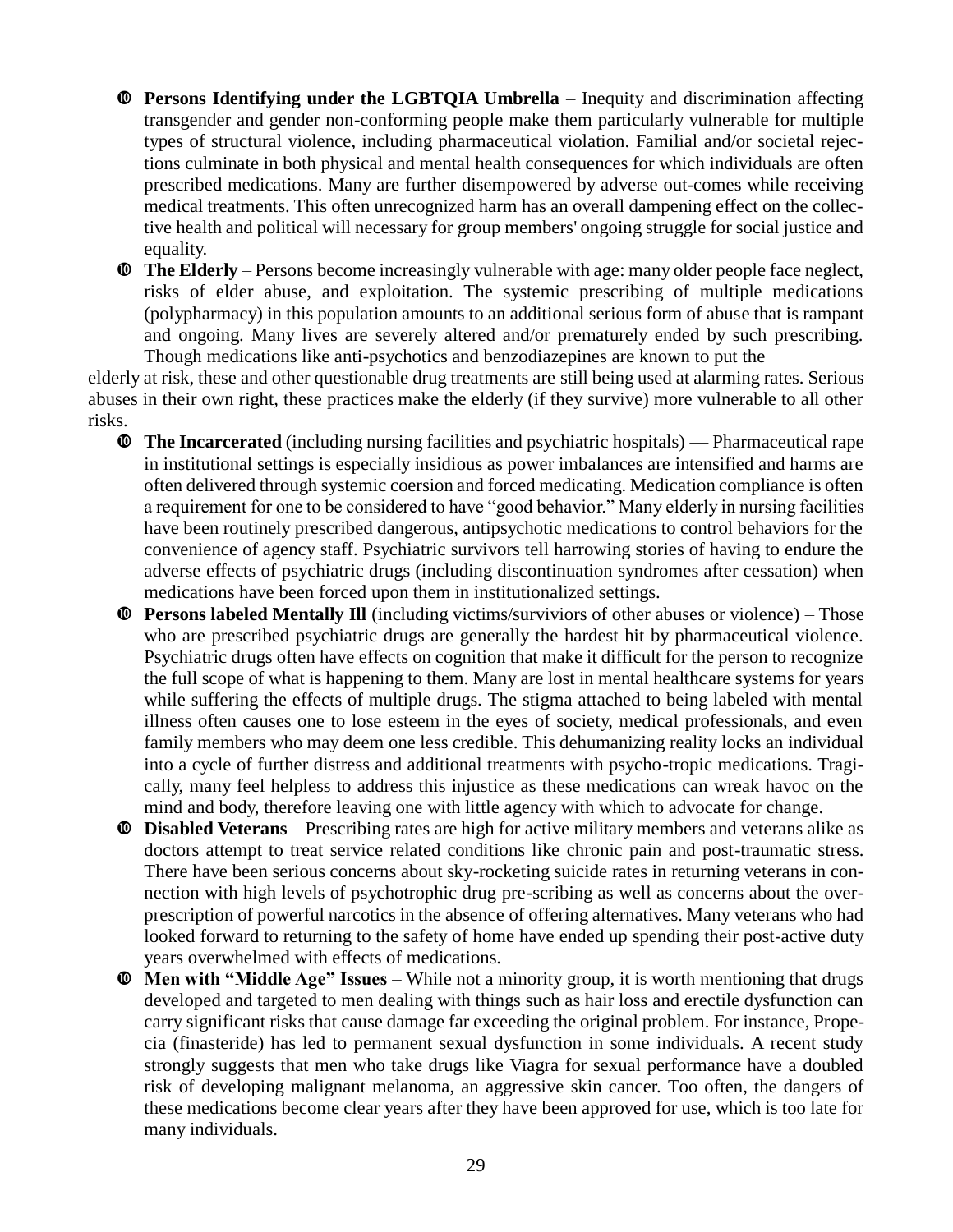**Parcipants in Clinical Trials** – Again, not a minority group per se, however those who participate in pharmaceutical research studies pay for the advancement of science with their health and sometimes with their very lives. The violation occurs when the clinical trial data gained from those harms is altered or hidden in favor of more positive data. This positively spun science is then used to get medicines approved and widely prescribed to the general

public. The flagrant mishandling of scientific data, from tampering in clinical trials to its central role in the ongoing education of doctors, is the very back-bone of pharmaceutical rape.

**INDUSTRY DECISION MAKERS** and those who collude with them deflect attention from the systemic practices that lead to pharmaceutical rape by pointing to the life-enhancing and lifesaving potential of treatments that have been developed to benefit millions. It is true that nearly all of us have benefited from the innovations of modern medicine. It is also true that a failure of adequate warning, as well as system-wide refusal to acknowledge common adverse outcomes, has led to destructive, life-altering consequences for millions. Those who are injured have become a hidden class, a forgotten and often persecuted minority. Given that so many had been seeking relief from the effects of other oppression and marginalization, this constitutes nothing less than a reprehensible humanitarian disaster. Meanwhile, the medically privileged do not have to think about the ways the systems that benefit them deliver life-altering outcomes to others, and this willful oblivion is the basis upon which all social injustice thrives. While this type of injury can happen to anyone, it is not always recognized when medication is making one sick.

## *Internalization of pharmaceutical oppression*

Internalization occurs when people who experience adverse events believe in the misdiagnoses of their symptoms and end up embracing additional labels and further treatment for their medication side-effects. Those who have internalized pharmaceutical oppression alter their attitudes, behaviors, speech, and selfconcept to reflect an acceptance of a pharmaceutically-induced and medically-maintained sick role. The internalization of this manufactured reality can create low self-esteem, self-doubt, and even self-loathing as the individual continues to experience perpetual and worsening illness despite one's commitment and efforts to become well. (Especially true with diagnoses of a stigmatizing nature, e.g. psychiatric labels). Internalization of pharmaceutical oppression can also be projected outward as fear, criticism, and distrust of survivors and others who speak out and/or challenge the systems in which they receive care.

## *Statistics*

Peter Gøtzsche, co-founder of the Nordic Cochrane Collaboration in Denmark, the world's foremost body in assessing medical evidence, has estimated that adverse-effects of medications that are used as prescribed are the third leading cause of death in the United States and Canada after heart disease and cancer. Known cases are believed to account for hundreds of thousands of deaths each year.

Serious harm seems to be 10 to 20 fold more common than lethal harm. An estimated 700,000 events are reported per year, less than one third of the estimated actual occurrences. While drug side effects are said to be a leading cause of death, disability and illness, it is estimated that only  $1 - 10$  percent of adverse events are ever reported.

# *Reporting*

The FDA's post-marketing surveillance system is underused, underfunded and in serious disarray. While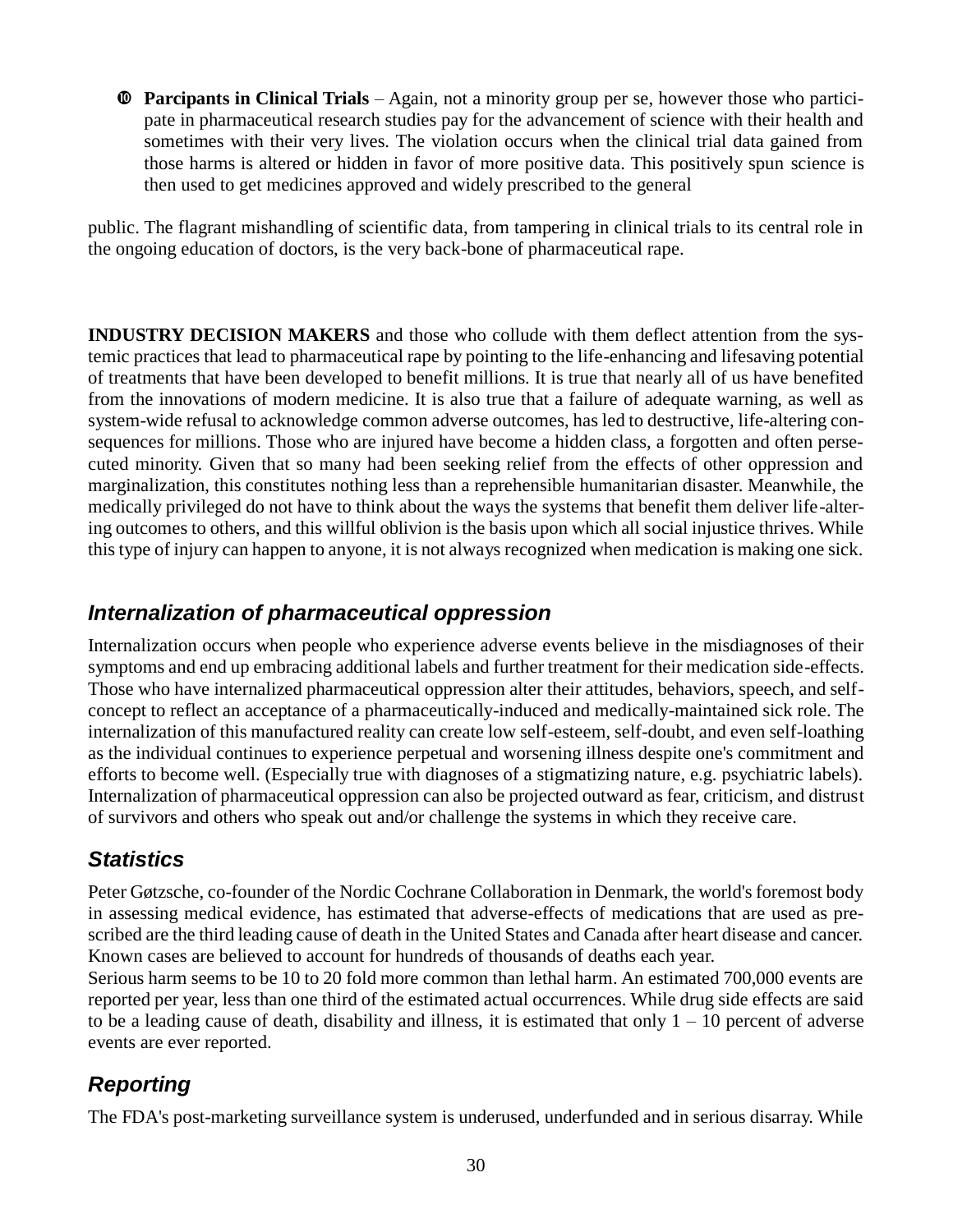MedWatch is said to be an important tool for monitoring the effects of medications after limited studies and quick FDA approval, doctors are not trained to utilize this as an important aspect of their work. Only 1 to 10 percent of adverse-effects are ever reported. Reasons doctors cite for not reporting include uncertainty as to whether the drug caused the symptoms, not wanting to look foolish for reporting, and a feeling that they are already too busy. Because the missing information does not get shared and acted upon within the medical system, patients end up reporting to one another "underground" via internet message boards and other forums set up to support patients who cannot find help within medical and mental healthcare systems.

#### *Investigating*

When an individual reports a life-altering outcome, very rarely is there any kind of investigation. Pharmaceutical injuries that are not denied as such are simply regarded as flukes or mistakes. There has been no effort made for a serious and thorough investigation into the systems-wide problems that enable and encourage widespread pharmaceutical harms. No governmental task force or entity has taken responsibility for uncovering the full extent of the problem, advocated for the passing of legislation, or for any other changes to address these ongoing harms. Instead, pharmaceutical companies are occasionally found guilty of various errors, are made to pay fines, and then go on to rape again and again.

#### *Prosecution and conviction*

Justice is rare to non-existent for victims of pharmaceutical violence. Legal actions to date have done little to significantly alter the industry-government-medical behavior that is so devastating to individual patients and their families. The structured practices that systemically deliver harms remain in place while drug companies pay occasional fines and continue to earn billions.

## *Prevention*

Currently there is nothing in place for the prevention of widespread pharmaceutical harms. Despite the appearance of drug industry cooperation, efforts for prevention via full transparency in the sharing of clinical trial data have been met with resistance by pharmaceutical companies. For this and other reasons, the process of informed consent in the medical setting fails. Alternatives to drugs, devices, and medical procedures are not lucrative options from a business standpoint and so doctors, by and large, have little incentive to focus on the safer alternatives they could be offering patients.

#### *Treatment*

There are no systems in place for treating those who report harms. Treatment begins with listening and recognition. Medical systems in denial currently offer victims very little in the way of validation, let alone knowledgeable and compassionate care. Many of these manufactured illness require immediate medical intervention which is sadly non-existent in most places. Person-centered protocols for discontinuing psychiatric medications are urgently needed for patients who want and/or need to stop taking them. Many mainstream doctors remain unaware of the dependency potential of several medications they routinely prescribe.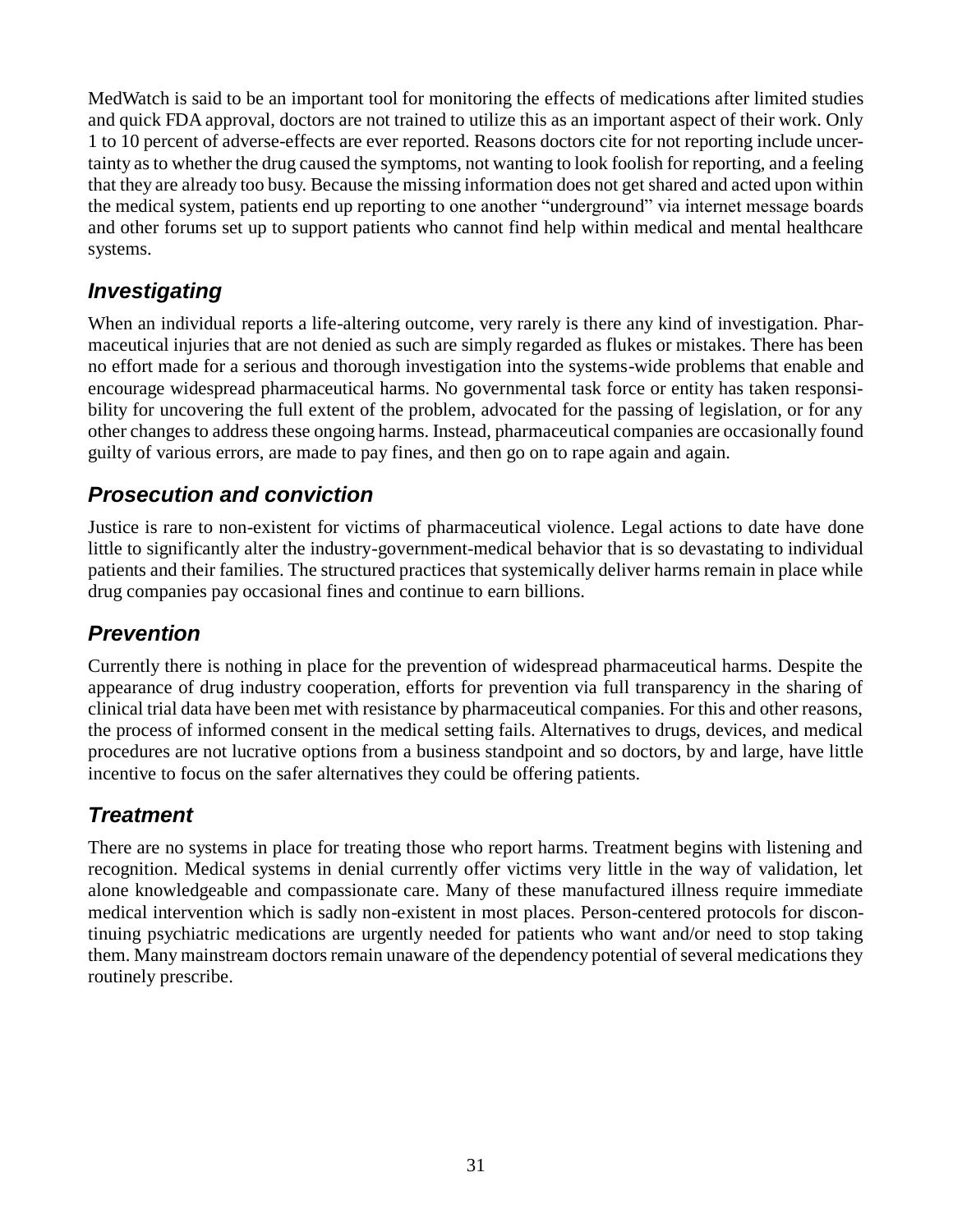# **ENDING OUR TOLERANCE FOR PHARMACEUTICAL RAPE**

**PHARMACEUTICAL VIOLENCE** is a social issue as well as medical problem that demands a social response and medical intervention. To address what is now an ongoing failure of basic human rights and to help survivors recover from what has happened to them, it is important that we shift all of our focus to the systems that perpetrate pharmaceutical rape. We need to ensure that full responsibility is taken for the practices that lead to these iatrogenic harms. The essential way of assuring systemic change is to have an organized community response. This can occur through petitioning for a governmental task force, the enactment of new legislation, remedial actions through the courts, the initiation of comprehensive educational programs, new training protocols for health care providers, and various community-based efforts. Government officials, the courts, educational systems, medical professionals, and the public need to work together in order to bring about systems accountability. As we begin to fully recognize how pharmaceutical harms affect all parts of society, we can develop comprehensive responses as well as individual approaches to end all forms of pharmaceutical violation. Patients along with supportive doctors can come together to make this happen.

#### *Medical allies*

A medical ally is someone who commits to working toward ending the systemic practices that perpetuate pharmaceutical harms. An ally becomes willing to:

- Educate oneself on the full scope of corporate pharmaceutical influence in government, academia, healthcare (including front groups), and the media;
- Listen to and learn from the stories of people who have experienced harms;
- Examine one's own beliefs, prejudices, and assumptions about medical and mental healthcare systems, and the role of pharmaceuticals and pharmaceutical companies in healthcare;
- Recognize potential feelings of guilt, shame, and defensiveness and work toward understanding what might lay beneath them, taking time to grieve/heal as part of the process;
- Learn strategies for challenging the speech, behaviors, policies, and institutional structures that perpetuate iatrogenic outcomes via pharmaceutical influence;
- Act collaboratively with survivors to change the systems that support pharmaceutical rape and pharmaceutical rape culture.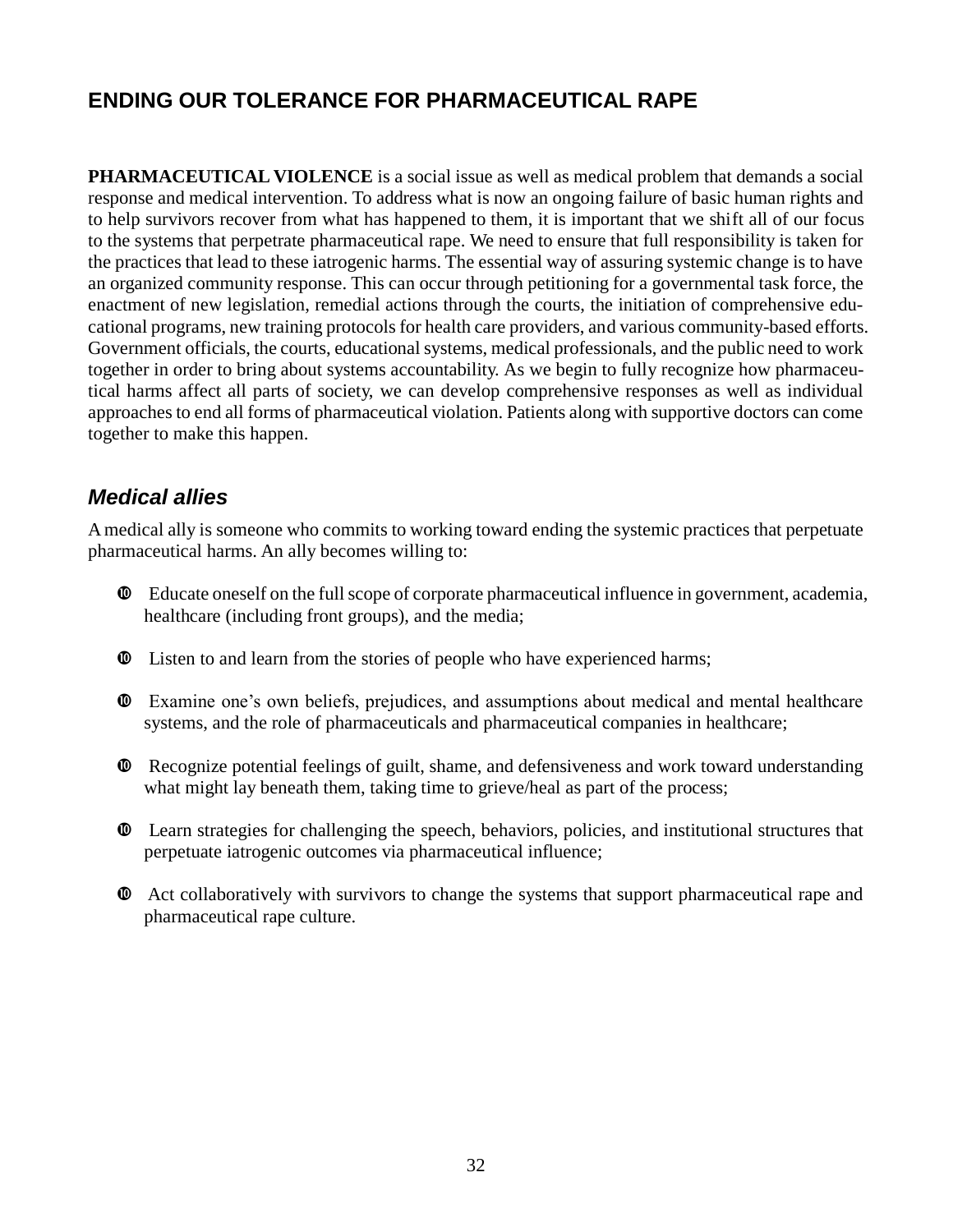#### *Hubs for support and activism*

#### **The RxISK Community**

Rxisk is an organization committed to breaking the silence around the social injustice of pharmaceutical violation. It is a go-to website for reporting and researching the adverse effects of medicines for patients, healthcare providers, and pharmacists. It is also a place where people can tell their stories, find support, and learn from the stories of others. The Data Based Medicine organization that sponsors RxISK was formed by an international team of medical experts who recognize the dangers inherent in medicine when public access to clinical trial data has not been granted by the multinational pharmaceutical companies. Rxisk is a free, independent drug safety website where prescription drugs can be researched to see what side-effects have been reported in the 5.9 million reports submitted to the FDA, Health Canada, and Rxisk. Users are able to download a Rxisk Report to take to their doctors to discuss whether the effects they are experiencing might be linked to the prescriptions they are taking.

#### **Mad In America**

The Mad In America (MIA) Online Forum was launched in 2012 and is a growing international community of people interested in a plethora of topics surrounding the rethinking of psychiatry, including psychiatry's embrace of medication prescribing. Central to MIA's mission is to provide a platform for the voices of those with lived experience within psychiatry, voices that have historically been stifled. MIA offers professional continuing education (CEUs) and continuing medical education (CME) courses that are based on research that is free from commercial interests. Topic areas include psychiatric medications, long-term effects, and alternatives that promote long-term recovery and better overall outcomes. The project operates under the non-profit umbrella of The Foundation for Excellence in Mental Health Care.

#### **Grief Recovery Institute Educational Foundation**

The Grief Recovery Institute Educational Foundation (GRIEF) is a 501(c)(3) organization specializing in helping people who are dealing with grief. The organization is headquartered in Sherman Oaks, California, with locations in Canada, England and Sweden. Its mission focuses on disseminating accurate and helpful information about grief and the possibility of recovery from the impact of death, divorce, and other significant emotional losses. Grief Recovery outreach programs are facilitated by individuals who become certified specialists in this particular method and groups can be made available in all parts of the world.

Because the Institute's founders, John James and Russell Friedman, recognize that sadness and grief are predictable and natural human responses to loss, they have spoken out against the medicalization of grief that often leads to the use of pharmacological treatments soon after a loss.

I include Grief Recovery here because of the significant losses many of us have experienced as a result of taking prescribed medications: the loss of health, loved ones, careers, dreams, trust, sense of safety, and more. Whether through the Grief Recovery Institute or some other method, it's important that we take time to grieve. By joining with others who are also grieving we break our isolation and, not insignificantly, our sharing may inform others of the risks in medicine that everyone deserves to know about.

#### *Final thoughts*

When thinking about the pharmacological abuses happening within medical and mental health care sys-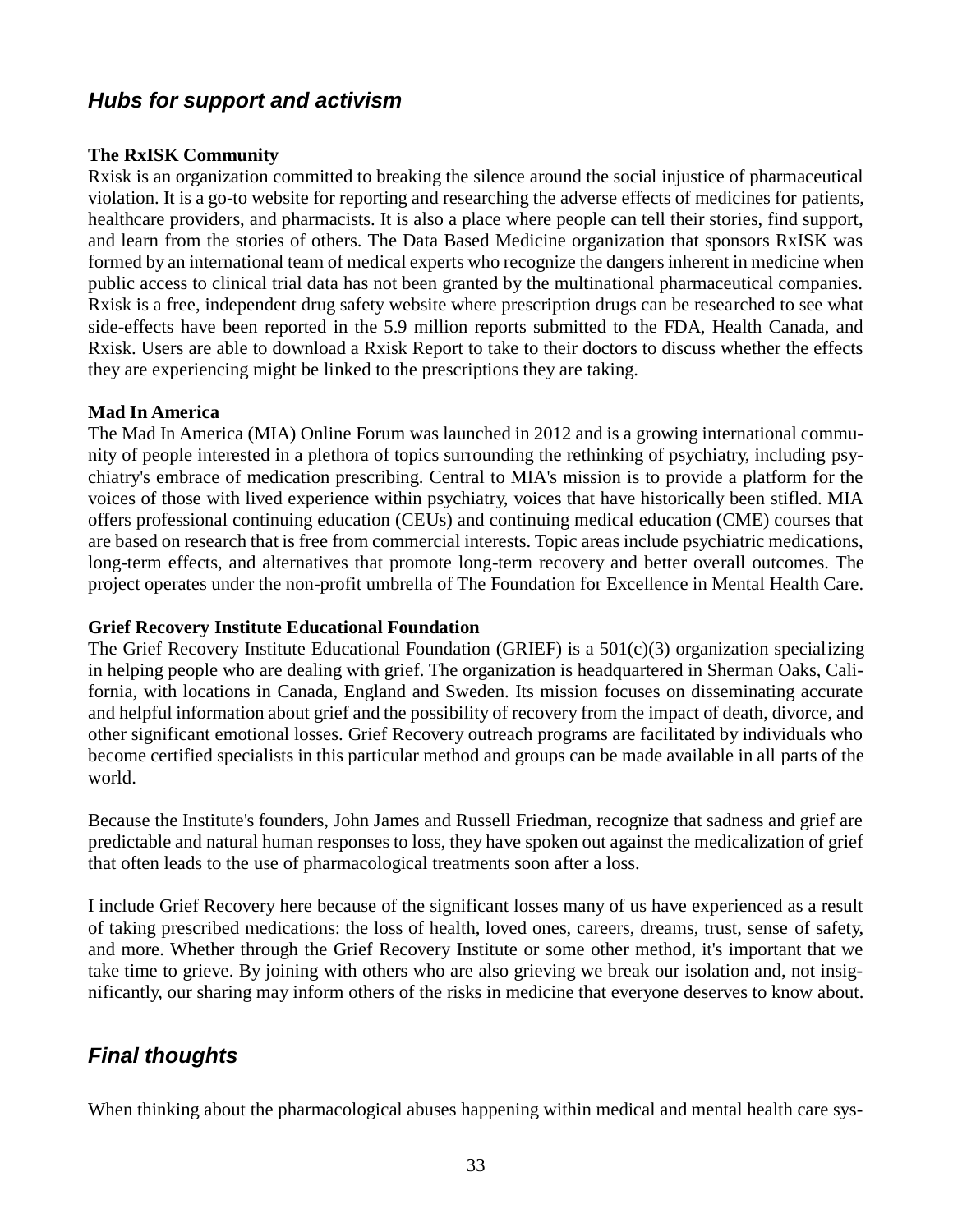tems, it seems strikingly similar to the ongoing abuses that occur within toxic family systems. The situation cannot come to light within the toxic system because the abusers (and those in collusion with them) actively resist awareness of the problem. A profoundly sick system will not self-correct, rather its members will continue committing its deeds in secret, not even aware of what they are doing. The system will focus all of it's energy on keeping up appearances, especially with the yet-unharmed public, because this is its ongoing supply of victims.

These systems will not change unless forced. As with law enforcement in the US and its history of disregarding black lives, and like the government officials in Flint Michigan who exposed poor and minority children to lead poisoning -- dysfunctional medical systems (and the corporations that influence them) need ongoing intervention in the form of intense and sustained pressure from the outside. In the case of medical and mental health care systems, survivors can lead the way.

The pharma-harmed and those who care about them (including doctors) can apply needed pressure to strategic places, and by doing so, we further our transition from isolated victims to an empowered collective of survivor/activists. As we get clear on the issues, we can feel our anger and let that motivate us to take action.

#### *Some proposed actions*

**Radical self-care, grieving, and healing** -- first things first, we need and deserve to heal. An internal shift often brings about external change. While physical healing is oftentimes slow, making a commitment to our psychological and spiritual healing can lead us to more effective action.

**Connecting with others** -- imperative for healing. Not just connecting online, but in real time, in our communities with those of similar mindset. While some doctors may never hear us, when we listen to one another, identifying with and validating each others' stories, our movement grows in strength and unity.

**Form "alternative healthcare homes"** -- groups keen on the pertinent issues for the purpose of information sharing and mutual support. Perhaps a network of "Rxisk Recovery Groups." No need to reinvent the wheel – it is likely there is already an alternative/holistic group in your community that would be glad to receive your particular expertise and would welcome combining efforts.

**Form a "buddy system"** -- for approaching medical/mental health systems for the purpose of reporting harms; have someone from your group accompany you to appointments who will have your back. Do the same for others. Become part of an army of "reverse pharmaceutical reps."

**Pressure medical professionals, organizations, and systems** -- present with stories as well as evidence of harm and ask where they stand. Will they take action or remain complicit? The question plants a seed. Let them know responses are made public. (Online feedback pages, etc.)

**Pressure elected government officials** -- on all levels, also presenting with stories and evidence of harm, as well presenting them with petitions with clear demands -- the formation of a committee for investigation, task force to enforce independent data sharing programs, independent research initiatives, and medical recognition of our conditions, as well as recovery/withdrawal support. (And get rid of the television ads!) Will they take action or be complicit? The question plants a seed.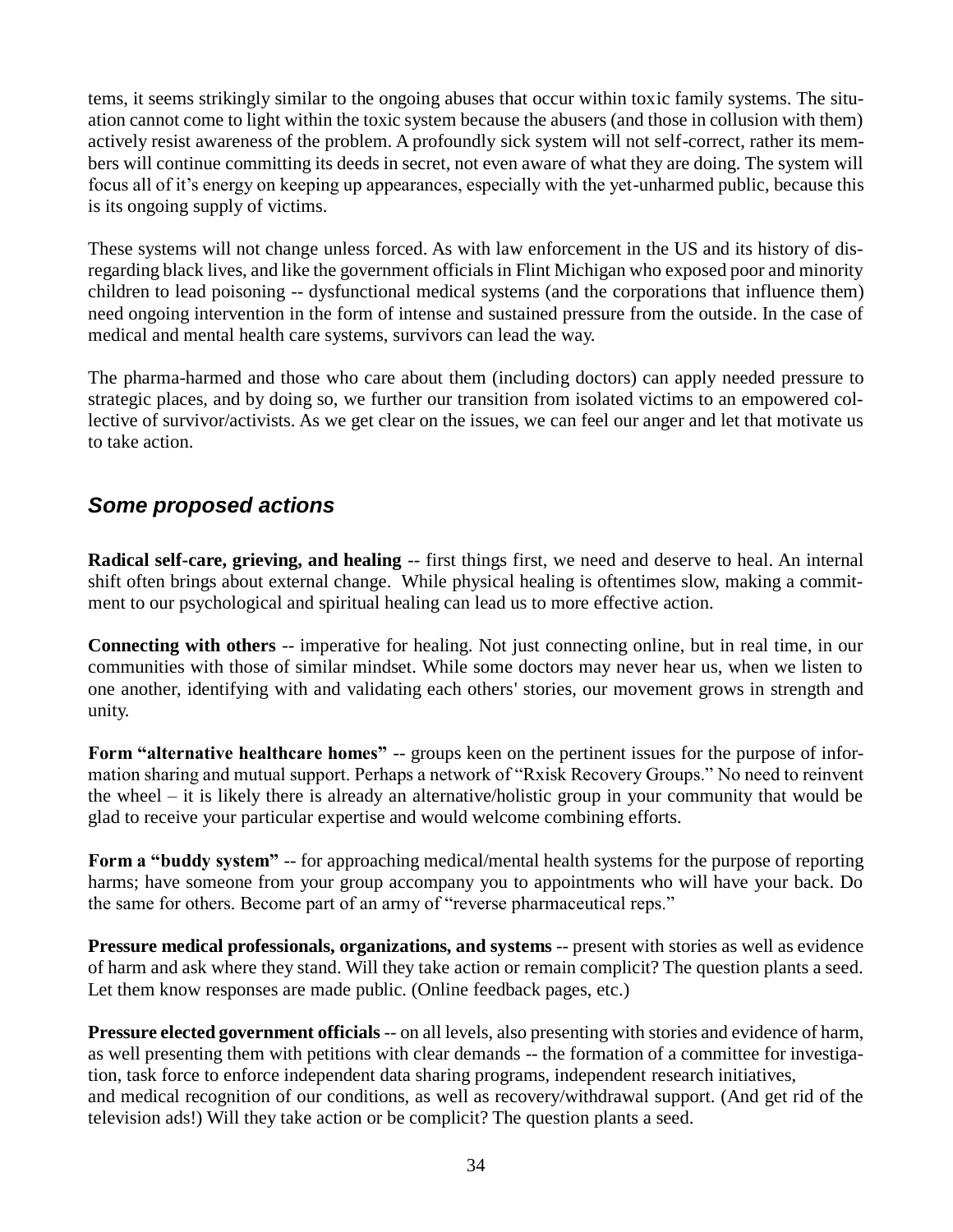**Educate the public through creative means –** stories, art, film, etc., with special emphasis on collaborating with activists already fighting corporate corruption in other areas. Literature "tracts" left in strategic places, etc. (Please refrain from harassing the medicated – harass obstinate doctors or pharma instead).

**Join efforts with other causes** – This is how revolution occurs. Is your doctor concerned with corporate influence in the medical setting? Try to get him/her to connect that with your evidence. Is there an Occupy effort or something similar in your area? Get involved and share your message. Look for opportunities to join wider causes such as the upcoming Democracy Spring event planned in the US.

#### *Sharing this definition more widely*

Part One of this series is posted on the Medium platform. Medium is a place for sharing stories that is said to have a "built in" audience, but the sharing doesn't happen automatically. To get our stories in front of Medium's wider audience we can do three things:

- 1. Visit the page and reread the piece. Only posts that people spend time reading are suggested to Medium readers.
- 2. Click on the green heart at the bottom of the post to recommend the piece. (You may need to register). This also helps get it in front of readers.
- 3. If you're comfortable, cross-post your own comments and/or story in the comments there. Your contribution will add to the power of the piece and there is also an option to recommend and share those via social media. This should ultimately result in more readers from both social media and Medium.com.

All of this links back to RxISK and David's blog for people to find the rest of the series. So your participation on Medium should give readers there a chance to discover David Healy and RxISK.

Here are the links for those who are interested:

[Part 1 on Medium](https://medium.com/@laurieoakley217/rape-is-not-a-metaphor-a-framework-for-understanding-everyday-pharmaceutical-harms-ae83963aac52#.4a8t04tbi)

[More about Medium](https://medium.com/about/about-medium-9eac453da935#.eyhdbua80)

**LET US ENVISION** and work toward the day when public service announcements that address the fallout of pharmaceutical rape/corruption exist in the same vein as current ads informing the public about the risks of alcohol consumption, tobacco smoking, and drug addiction.

## **GET BIG MONEY OUT OF MEDICINE**

Share experiences~*LISTEN* to stories~Take Action ~report adverse effects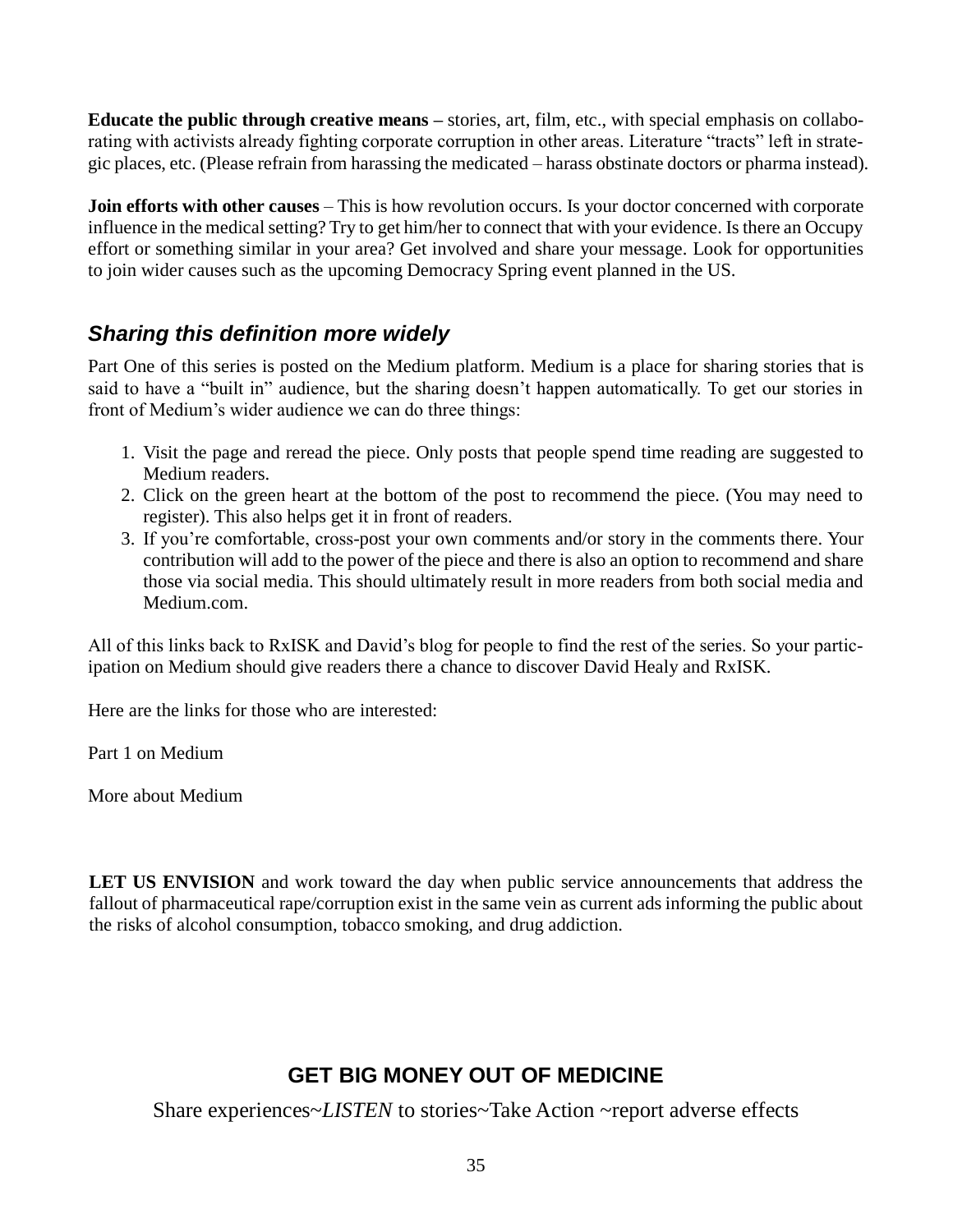DUMP TOXIC DOCTORS

*agitate~demand change~radicalize~organize* **civil disobedience**

works of art  $\sim$  writing  $\sim$  music

Book Burning

(DSM, medical journals) marches~sit-ins~speak outs~petitioning (change.org, Move On) crowdfunding ~ consciousness-raising groups

Every Patient An Activist

**TALK to your doctor ~ Demand Equality**

DOCS: you are either with us or against us *embrace available alternatives* use poisons judiciously  $\sim$  put the CARE back in healthcare if you can't see the **problem**, you're part of the problem

> refuse to be educated with **NONSENSE** learn pharmaceutical marketing strategies to

#### **inoculate oneself**

POWER over pharma demand the passage of a bill  $\sim$  zero in on allies in governments demand policy initiatives must begin to be seen as victims of a *serious offense* we must **IDENTIFY** as the victims/survivors we are and become CLEAR on who/what is RESPONSIBLE Press for Change things must take place OUTSIDE of the internet meet them not with anger but with

#### **calm determination**...

# **BIBLIOGRAPHY**

Akadjian. "Case Studies in Activism #67: Battling Big Pharma and Rehumanizing Mental Health Treatment." Daily Kos. Mar. 2014. Web June 10, 2014.

Allen, Jane E. "Motrin Lawsuit: Jury Awards Girl \$10 Million for Burns and Blindness." ABC News.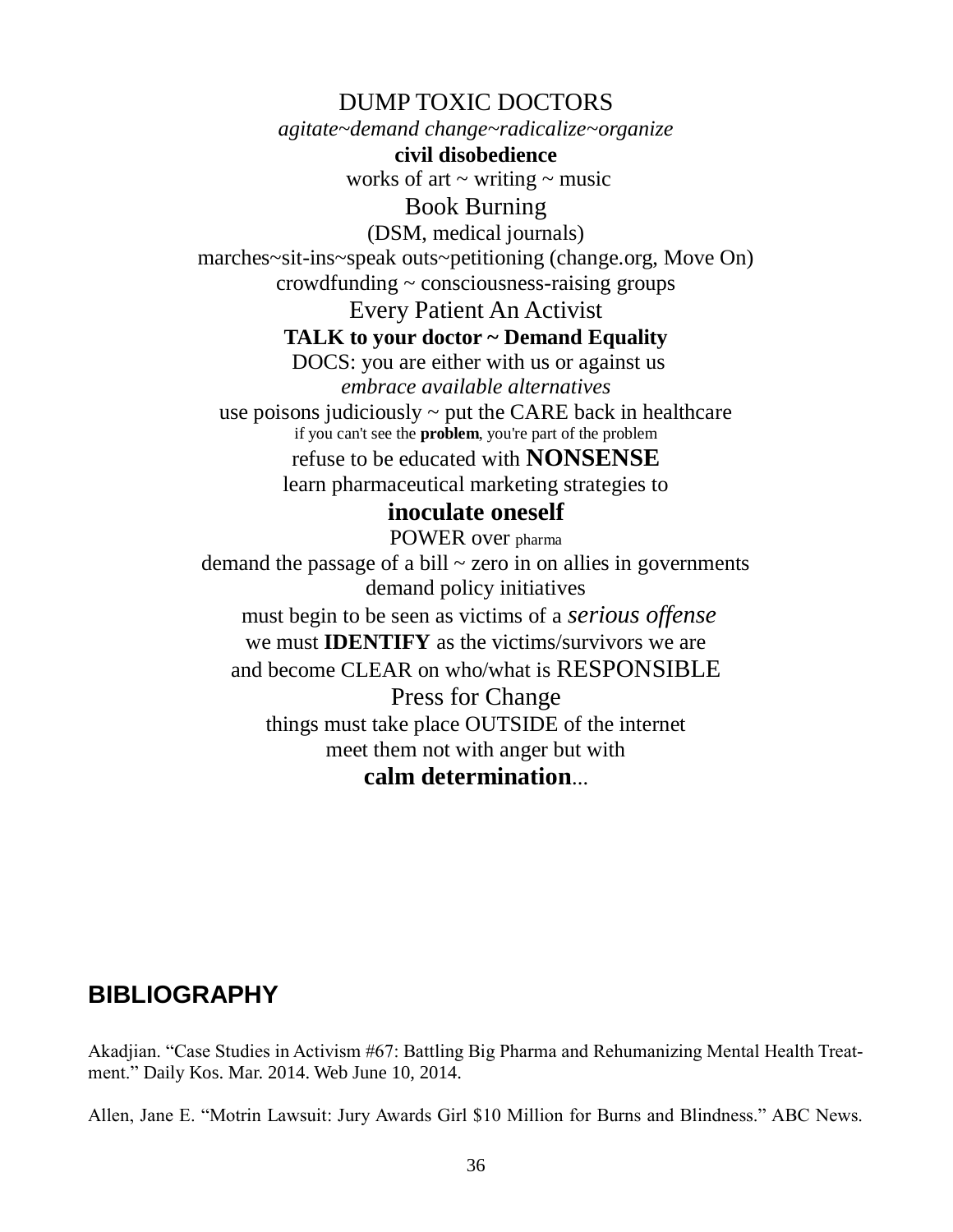June 3, 2011. Web. May 12,2015.

Allen, Scott. "Backlash on bipolar diagnoses in children." The Boston Globe. June 17, 2007. Web May 6, 2015.

Brownmiller, Susan. Against Our Will: Men, Women and Rape. New York: Ballantine Books, 1975.

Comment. "The Couric Incident: HPV Vaccine & Mass Bullying." Dr. David Healy. May 5, 2015. Web July 7, 2015.

Fridson, Martin. "Bad Side-Effects Ahead for Pharma?" Forbes. June 30, 2011. Web April 28, 2015.

Gavura, Scott. "How Do We Avoid Harming the Elderly with Prescription Drugs?" Science-Based Medicine. June 7, 2012. Web July 10, 2015.

Hand, Larry. "ED Drugs Linked to Increased Melanoma Risk." Medscape Medical News. April 10, 2014. Web July 10, 2015.

Johnson, Lance. "Ex Pharmaceutical Sales Representative Comes Clean, Reveals Horrors of Western Medicine." Global Research. March 26, 2015. Web May 10, 2015.

Lagnado, Lucette. "Drugged as Children, Foster-Care Alumni Speak Out." The Wall Street Journal. Feb 23, 2014. Web July 10, 2015.

Patrick, Stephen W. Dudley, Judith. et. al. "Prescription Opioid Epidemic and Infant Outcomes." Pediatrics. Apr. 13, 2013. Web July 11, 2015.

Peige, John. "Propecia Victims Furious Bosley Knew of Drug's Dangers But Did Not Warn Patients." Baltimore Courts Examiner. June 13, 2012 Web May 16, 2015.

RxISK Stories, "Anti-depressant Withdrawal: V's Story." RxISK. August 29, 2012. Web June 8, 2015.

RxISK Stories, "A PSSD Story." RxISK. July 15, 2014. Web June 8, 2015.

RxISK Stories, "Over-The-Top: Tackling Medical Power." RxISK. January 13, 2015. Web June 8, 2015.

RxISK Stories, "The Myth of the Magic Bullet: Flox Tox." RxISK. September 7, 2012. Web June 8, 2015.

Segall, Bob. "The Enemy at Home: Veterans Addicted and Dying from VA Pain Pills." 13 WTHR Indiana's News Leader. April 25, 2015. Web June 10, 2015.

Stone, Judy. "Drugs in Search of a Disease: Pharma Targets Women." Scientific American. Oct. 2, 2012. Web June 10, 2015.

Thomas, Katie. "New Emails in Pradaxa Case Show Concern Over Profit." The New York Times. Feb. 7, 2014. April 27, 2015. Web June 7, 2015.